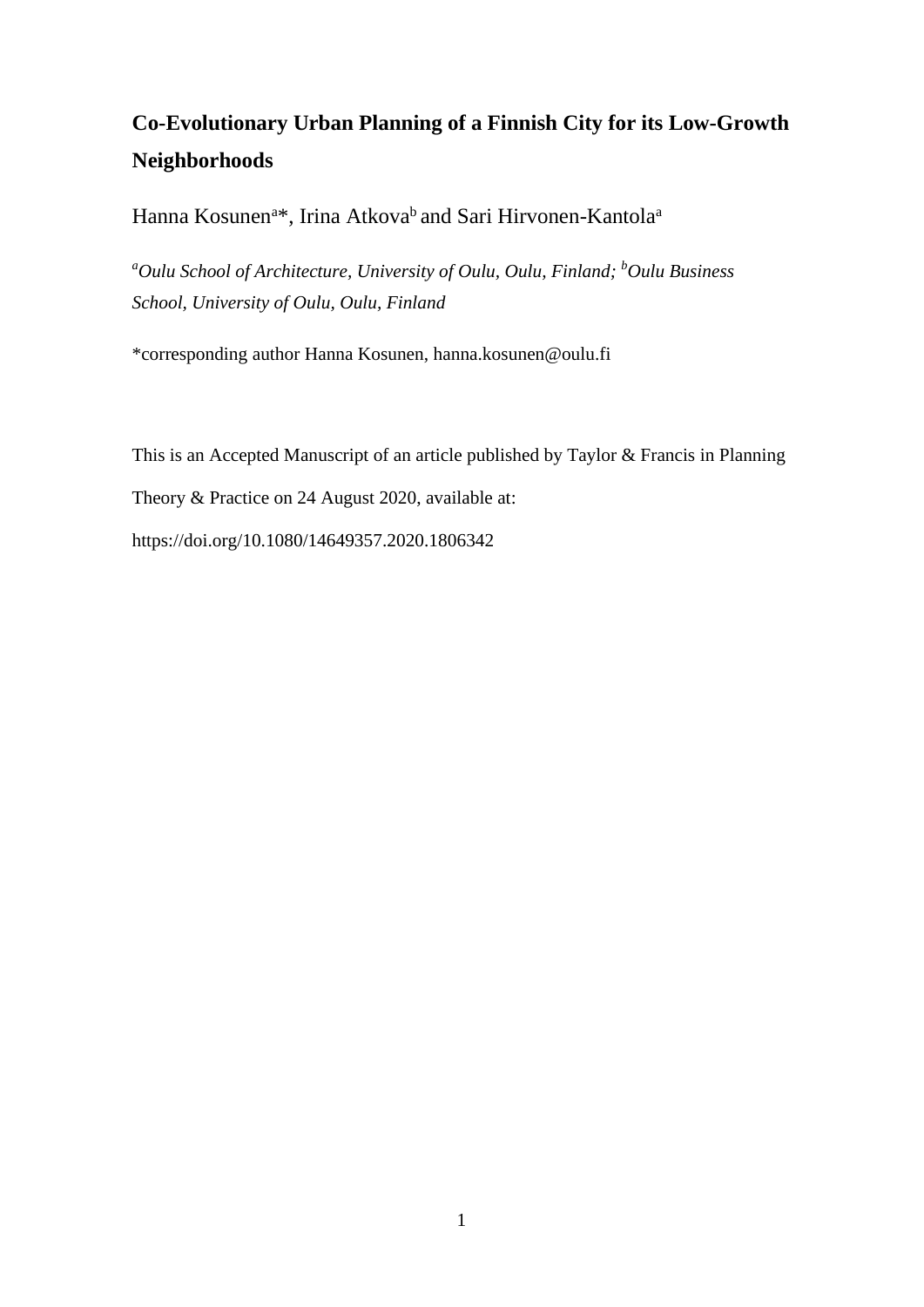# **Co-Evolutionary Urban Planning of a Finnish City for its Low-Growth Neighborhoods**

Mainstream urban planning relies on economic growth to produce social and environmental benefits, but in low-growth areas that relationship is not functional. We argue that urban planning in low-growth areas could reveal new ways to produce welfare by taking action without pre-defining the outcomes. We define such planning as co-evolutionary, and study how urban planners in the City of Turku, Finland, applied it in three low-growth contexts. We conclude that the approach was recognized, but taking action under conditions of uncertainty was challenging. Further, we identify three activities and challenges related to coevolutionary urban planning in low-growth areas.

Keywords: Co-evolutionary planning, low growth, proactiveness, urban development, organizational ecocycle

# **Introduction**

Urban planning often relies on economic growth to bring about urban development. This casts doubt on its capacity to function in low-growth areas, defined as those with limited prospects for population growth and low demand for market-led urban development (Janssen-Jansen et al., 2012; Rydin, 2013). Cities have, in their master plans, designated urban development to selected locations, which has guided the formation of sustainable urban structures and provided certainty for the markets (Janssen-Jansen et al., 2012). Further, cities have used market-based urban development projects to generate benefits for the wider community by negotiating these with project developers (Rydin, 2013). However, in areas with no market demand for new land uses, the model is not functioning, as private developers show no interest in the development opportunity (Janssen-Jansen et al., 2012; Rydin, 2013). In addition, since development prospects in low-growth contexts are uncertain, planning intended to linearly program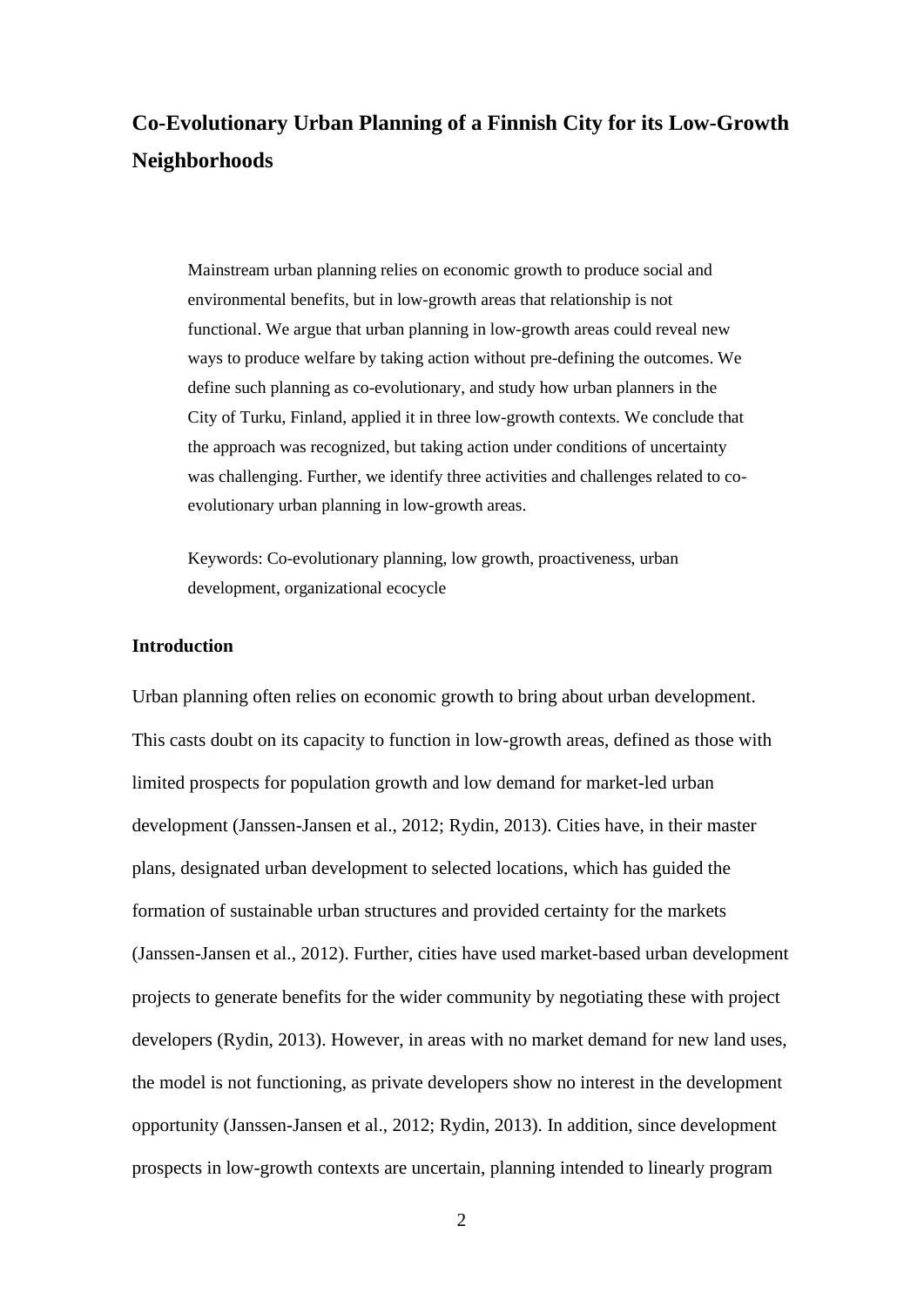urban development has been criticized (De Roo & Boelens, 2016; Janssen-Jansen et al., 2012). The limitations of growth-dependent planning have become tangible in largescale development projects halted due to economic crises (Savini et al., 2014) and in shrinking areas (Schlappa & Neill, 2013), where conservation of past opportunities has hindered adaptation to the new situation. However, low-growth areas might be neglected in this discussion, as there are neither ongoing urban development projects nor acute crises that would draw attention to them. This entails the risk of dysfunctional urban structures and social inequality, if areas with fewer resources go unnoticed in urban policy-making (see Savini et al., 2014). Further, neglecting low-growth areas might threaten environmental sustainability, if the resources bound to the built environment remain underutilized (Rydin, 2013).

Viewing urban planning from the governance perspective, where urban development is planned and implemented through cooperation between government, private sector and civil society actors, offers insights into urban planning in low-growth contexts. While ideally all stakeholders would have an equal opportunity to affect outcomes, market actors often have the necessary resources to advance urban development, and therefore a strong position in governance networks (Rydin, 2013). Consequently, urban planning is characterized by dependence on economic growth, even though the relation is not functional in all situations (Rydin, 2013). Janssen-Jansen et al. (2012) suggest that under increasing economic uncertainty, cities must consider where alternative urban development models, such as those focusing on the maintenance of the existing built environment, are needed. In terms of governance, urban development in low-growth contexts could be initiated by cities and local communities (Janssen-Jansen et al., 2012; Rydin, 2013; Schlappa & Neill, 2013). The logic of this model is different to that of growth-dependent planning: it might not bring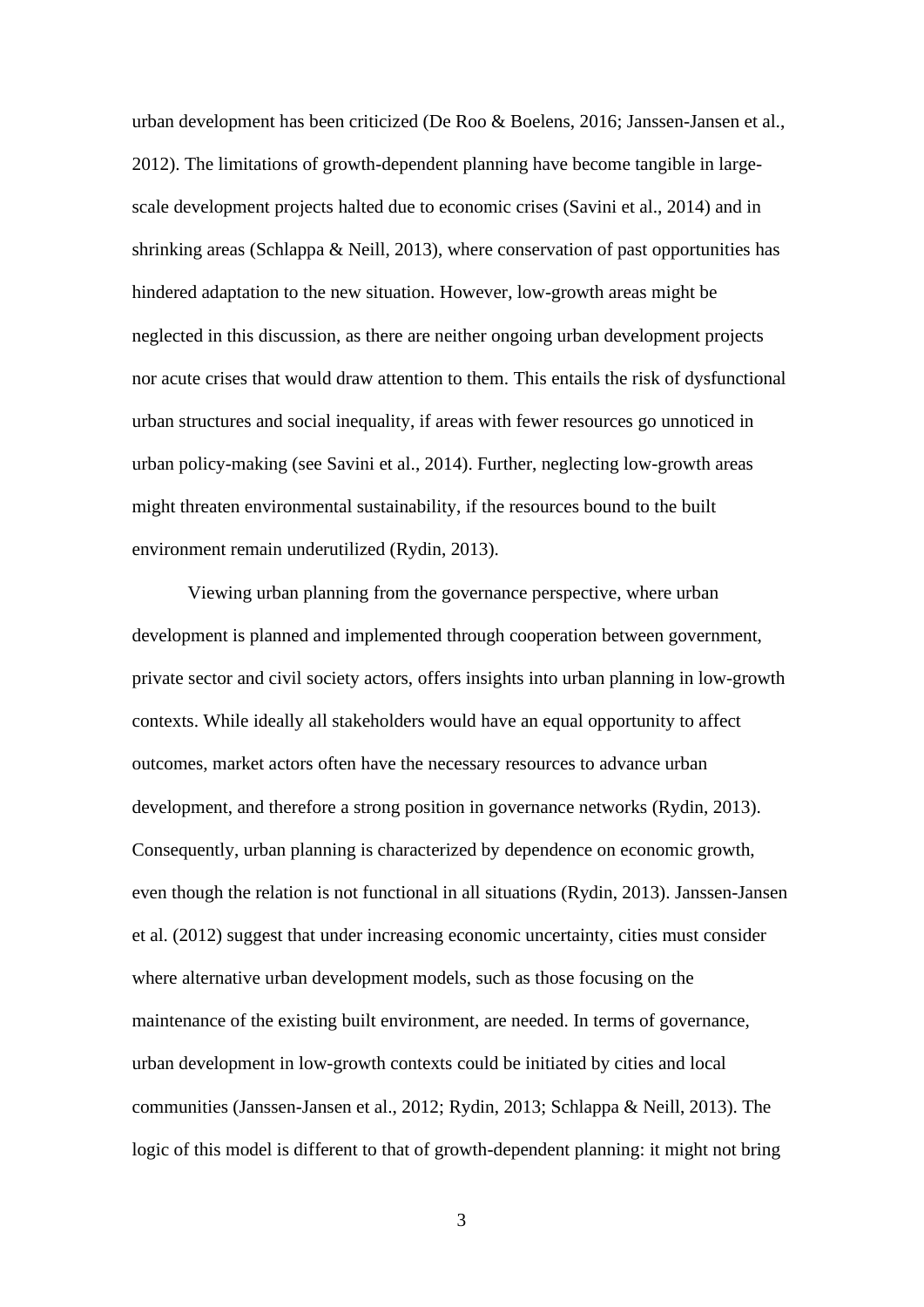monetary profit but might deliver values that directly benefit the neighborhood, such as improved everyday life (Rydin, 2013; Schlappa & Neill, 2013). The development is also based on available resources, rather than building on growth expectations (Rydin, 2013; Schlappa & Neill, 2013).

This discussion emphasizes the role of present actors and resources in urban development, putting the focus on *what already exists*. However, as urban planning by definition aims to change the current situation into one that is more desirable, it also entails drawing conclusions about *what could be* (Campbell, 2012). The challenge in low-growth contexts is that the envisioned future should be realistic when viewed from the present, constrained situation (Schlappa & Neill, 2013). One approach could be to gradually generate urban change by *proactively* affecting urban development and *adapting* to the outcomes in a co-evolutionary fashion. Indeed, in today's uncertain and complex urban development contexts, urban planning increasingly requires the ability to simultaneously advance and adapt to urban change (De Roo & Boelens, 2016; Ferreira et al., 2020; Savini et al., 2014). However, the resulting uncertainty is often discomforting: planning is expected to produce clearly defined problems and solutions, and the mere exploration of opportunities is considered insufficient (Beunen et al., 2016). Moreover, in constrained contexts, it might be challenging to decide what proactive action to take (Schlappa & Neill, 2013; Forester, 2016). Yet, research on coevolutionary planning has mostly focused on large-scale development projects facing contextual volatility (see for example Bertolini, 2010; Gerrits & Teisman, 2012; Majoor, 2015), whereas to our knowledge few studies (see Boelens & Coppens, 2015; Schlappa & Neill, 2013) have dealt with contexts whose starting point is a constrained situation.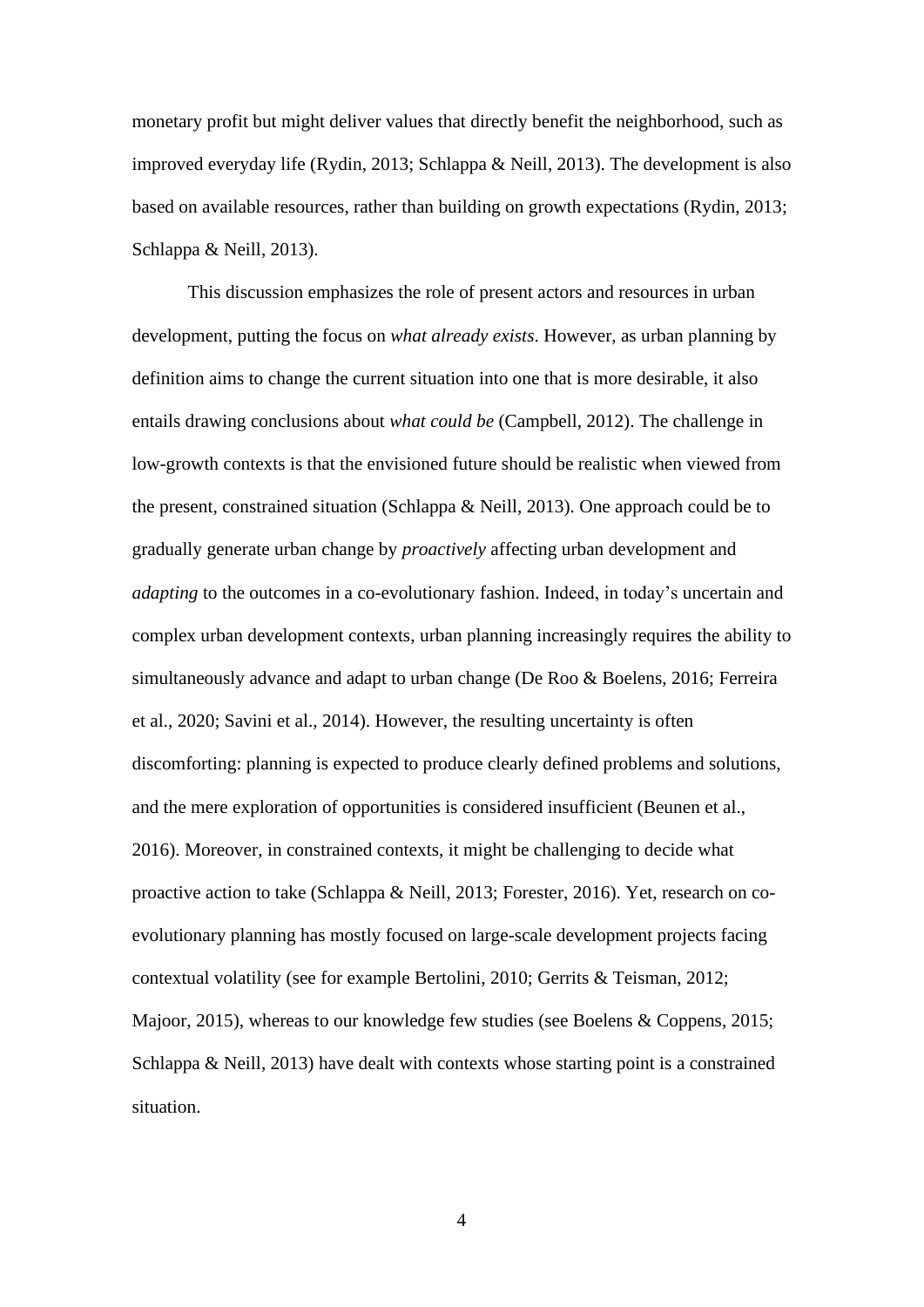Our aim is to explore how co-evolutionary urban planning can be applied to low-growth contexts. In the following, we introduce co-evolutionary planning (Bertolini, 2007, 2010; Gerrits & Teisman, 2012; Van Assche et al., 2017) and its potential application in low-growth contexts (Schlappa, 2016; Schlappa & Neill, 2013), building on the concept of the organizational ecocycle (Hurst, 1995, 2012; Hurst & Zimmerman, 1994) and the associated mode of rational action, which we identify as compatible with co-evolutionary planning. We then identify this action mode from our empirical material, three low-growth urban development cases in the suburbs of the city of Turku, Finland. We conclude by suggesting three planning activities for low-growth areas and discussing three challenges that may hinder their application.

### **Co-Evolutionary Urban Planning**

The notion of co-evolution originates from ecology but is increasingly applied to social sciences, including urban planning (Boelens & De Roo, 2016). Scholars who view cities as complex adaptive systems propose co-evolutionary planning as a planning strategy suitable for dealing with unpredictability (Boelens & De Roo, 2016; De Roo, 2012). While co-evolutionary planning influences its context by proposing targeted actions, it also adapts to contextual changes (Bertolini, 2010). It starts with adaptation, by viewing urban development as path dependent, and considering how history and context influence possibilities to act (Bertolini, 2007; Van Assche et al., 2017). Deliberate actions resulting from planning may further rule out some development trajectories while reinforcing others (Gerrits & Teisman, 2012). However, co-evolutionary planning adapts to emerging developments, and thereby acknowledges that urban development does not always follow the trajectory that was originally intended (Bertolini, 2007; Gerrits & Teisman, 2012).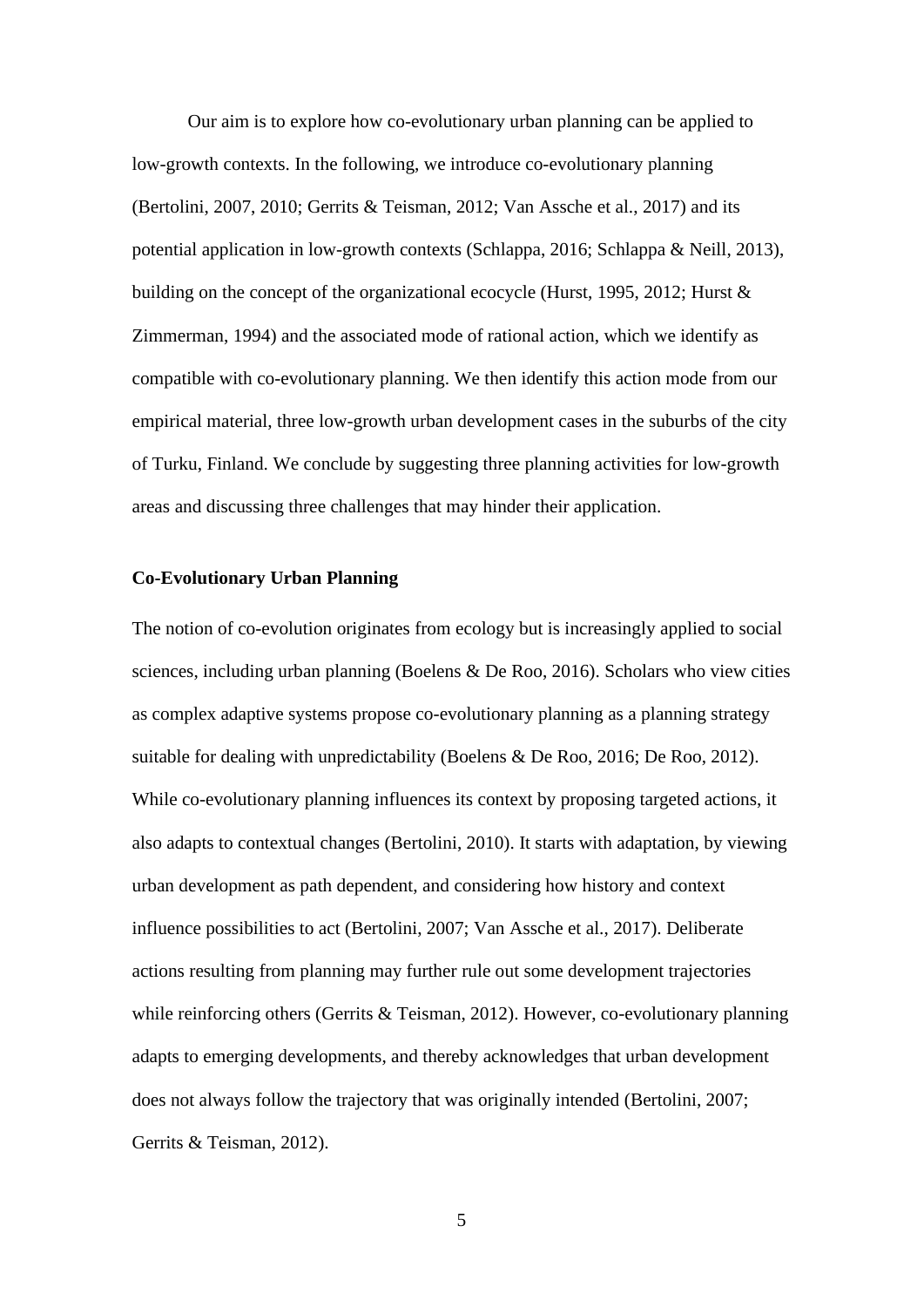Co-evolutionary planning thus combines adaptiveness and proactiveness. Here we define adaptiveness as adjustment to contextual changes (Boelens & De Roo, 2016). In co-evolutionary planning, adaptation is a positive feature that acknowledges transformation and change, in contrast to linear planning that fails to consider these dynamics (see Davoudi, 2012). Yet, co-evolutionary planning proactively reinforces societally desirable developments or minimizes unwelcome developments (Boelens & De Roo, 2016). We define proactiveness as acting in anticipation of future problems, needs, or changes (Merriam-Webster, 2020), since the essence of urban planning is to help realize better place-based outcomes than would otherwise manifest (Campbell, 2012). Van Assche et al. (2017) suggest that co-evolutionary planning creates goal dependencies which invoke collective action, or create opposition and inspire alternative ways to move forward, whereas Savini et al. (2014) discuss how planning can tweak spontaneous urban development towards shared goals. The need to combine adaptiveness and proactiveness by "doing what is decided and adjusting to what is emerging" (Gerrits & Teisman, 2012, p. 214) is therefore the challenge of coevolutionary planning. To better understand this challenge in low-growth contexts, we next discuss an evolutionary urban development model devised for shrinking cities.

# *Co-Evolutionary Urban Planning in Low-Growth Areas*

Schlappa and Neill (2013) have outlined an evolutionary urban development model for shrinking cities, which we apply here to low-growth contexts. The model builds on the adaptive cycle concept (see for example Gunderson & Holling, 2002) and the subsequent organizational ecocycle concept (Hurst, 1995, 2012; Hurst & Zimmerman, 1994). The organizational ecocycle explains that human organizations cycle between phases of emergent, rational and constrained action when adapting to their changing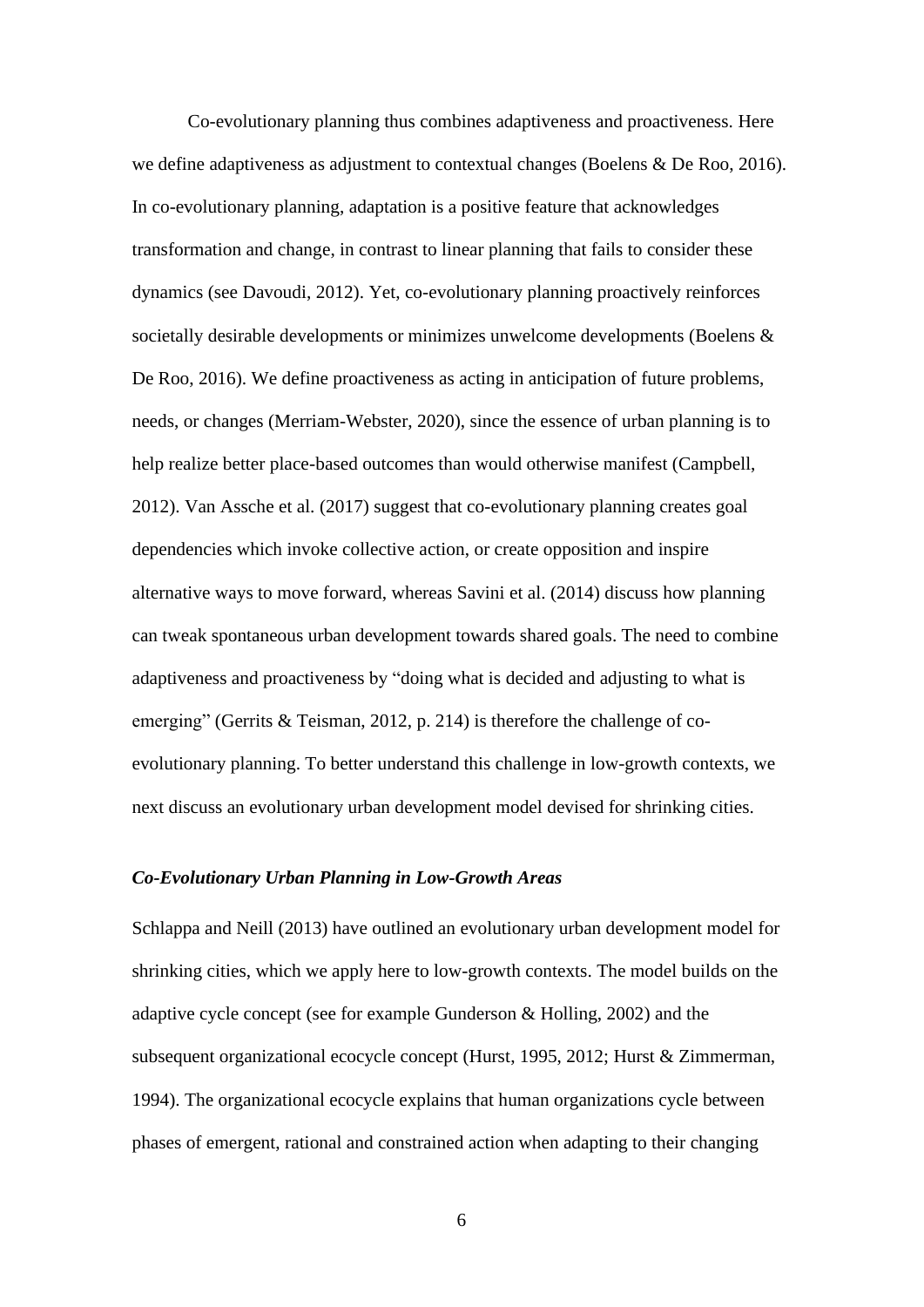environment (Figure 1). It is often viewed as beginning at the emergent action phase, where the organization is loosely structured and able to explore opportunities in its environment (Hurst, 1995). During the growth phase, the decision is made to exploit selected opportunities, which makes the organization increasingly structured and efficient (Hurst, 1995). However, this limits the capacity to respond to changes, and the organization may eventually move to the constrained action phase and even to crisis (Hurst, 1995). Schlappa and Neill (2013) suggest that shrinking cities have reached the constrained action phase and are about to enter the back-loop of the ecocycle, portrayed as a dashed line in Figure 1. In this phase, action derived from past opportunities no longer produces the intended effects (Hurst, 1995). Action should instead be taken to develop networks from which new activities can emerge and eventually enable a shift to the emergent action phase (Hurst, 1995; Schlappa & Neill, 2013). [Figure 1 here]

It should be noted that the ecocycle is not a deterministic prediction of the future, rather a mental model that helps in understanding complex systems (Hurst, 2012). Human and natural systems can go through the cycle in various sequences, except from confusion to conservation (Walker & Salt, 2006). Likewise while shrinking cities may be perceived to be in crisis (Schlappa & Neill, 2013), low-growth neighborhoods may, for instance, linger in conservation, shift to creative networking, or return to growth. However, guiding parts of the system towards reorganization from the growth phase can help avoid major crises (Hurst, 2012; Walker & Salt, 2006). This implies that in low-growth areas, intentional urban development activities could help avert crises and enhance the area's adaptation to contextual changes.

## *Rational Action in the Front- and Back-Loops of the Ecocycle*

According to Hurst (1995), front- and back-loops of the ecocycle require a different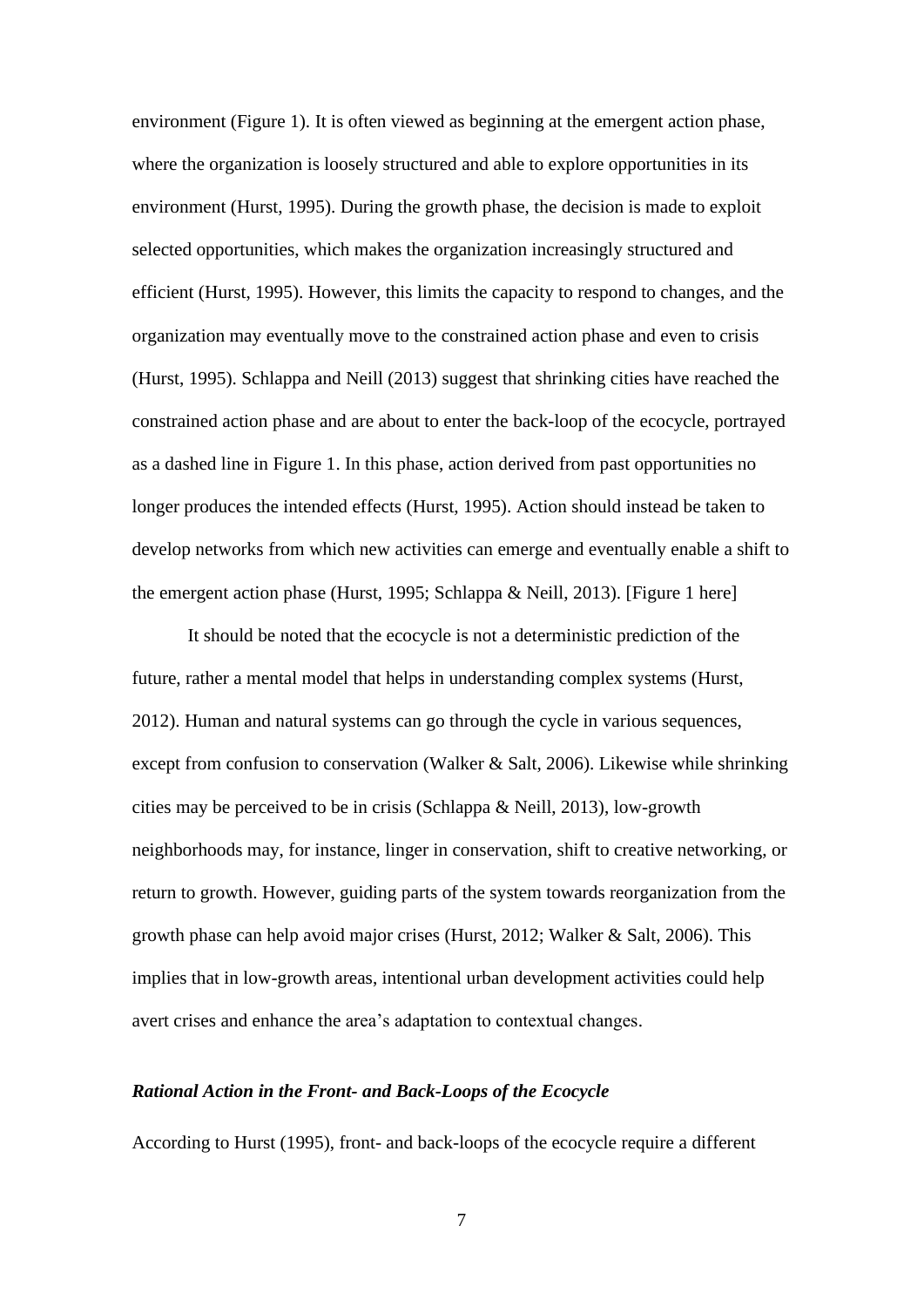understanding regarding rational action, which he defines as 'purposive action' that deals with means-ends relationships. The front-loop corresponds to technical rationality, which assumes the world can be objectively known and, thus, the future is predictable. This rationality starts to develop at the emergent action phase, where the loosely structured organization, guided only by an abstract mission, experiments with cause and effect relationships in its context. This allows the organization's mission to be translated into a concrete strategy that informs operation in the context. The known cause and effect relationships enable planning and thought to precede action, and action becomes an instrument to achieve predefined goals using the most effective means. However, optimizing performance through strategy may lead to long feedback loops between actions and planning, which reduces the capacity to respond to change. (Hurst, 1995.)

In the back-loop, where the context has changed, the cause and effect relationships are unknown and the future is unpredictable (Hurst, 1995). There, goals or means cannot be selected as the organization does not know where it is headed, and action must precede planning. Rational action in the back-loop is therefore not about devising a strategy as a prescription for action but about action that creates contexts for new action and learning. The purpose is to enable a shift from constrained to emergent action, where experimentation with cause and effect relationships is again possible. Hurst (1995) further proposes three activities that can generate new action in the backloop. Managers may guide the organization towards renewal by changing the status quo and making room for new activities. However, the outcomes should be acknowledged as unpredictable, and not treated as inputs to a causal process that will generate expected results. Furthermore, the motivation to act in a constrained context can be generated by a shared mission, which makes action feel intrinsically valuable and,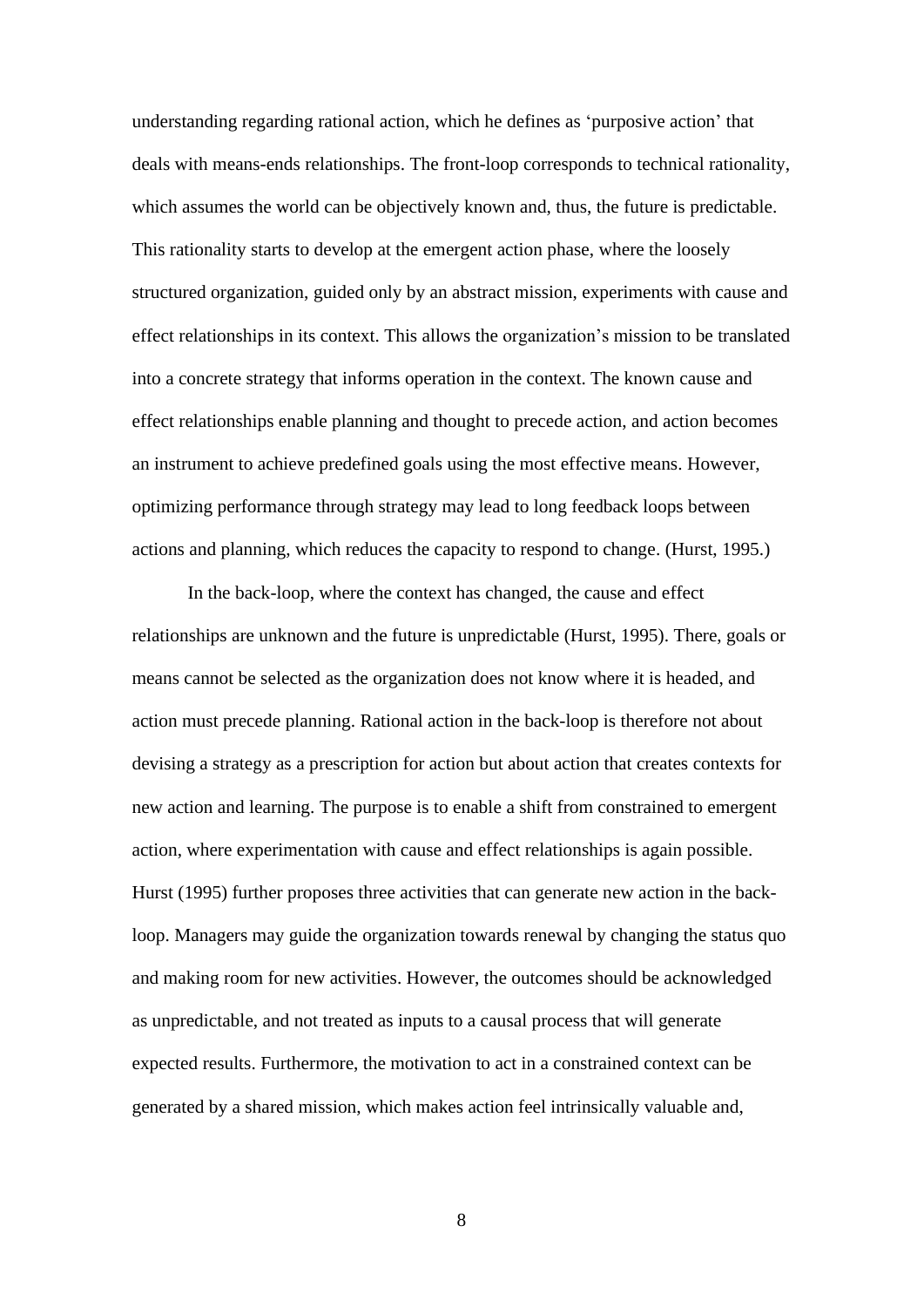hence, does not have to be motivated by a future goal. Finally, the emerging activities can be fostered by providing contexts for learning and experimentation. (Hurst, 1995.)

Schlappa and Neill (2013) suggest associating urban planning in shrinking cities with the back-loop rationality of the organizational ecocycle. Back-loop rationality could be connected to co-evolutionary urban planning too, where adaptation to the initial context, deliberate action to change the context, and the ability to adapt to outcomes are highlighted (Bertolini, 2007; Gerrits & Teisman, 2012). Bertolini (2007, 2010) suggests that in the face of uncertainty, planning goals and means should be defined for compatibility with various future developments. This could be connected to back-loop activity that aims to change the status quo while accepting various outcomes (Hurst, 1995). The capacities of urban planning to invoke collective action in uncertain contexts (Savini et al., 2014; Van Assche et al., 2017) resonate with the idea of a mission that intrinsically motivates action (Hurst, 1995). Co-evolutionary planners have been referred to as transition managers who create conditions for self-organizing urban development (De Roo, 2012; De Roo & Boelens, 2016), which is compatible with the idea of managers providing contexts for spontaneous action (Hurst, 1995).

However, we observe that extant conceptualizations of co-evolutionary planning mainly discuss large-scale urban development projects that have faced contextual volatility (see for example, Bertolini, 2010; Gerrits & Teismann, 2012; Majoor, 2015). Consequently, they often presume an ongoing activity, during which adaptation is needed. We believe that back-loop rationality merits further exploration as the proactive feature of co-evolutionary urban planning in situations where urban planning contributes to the generation of new activities.

A further challenge is that urban planning has traditionally focused on the frontloop of the ecocycle (Partanen, 2018), where selection of planning goals and means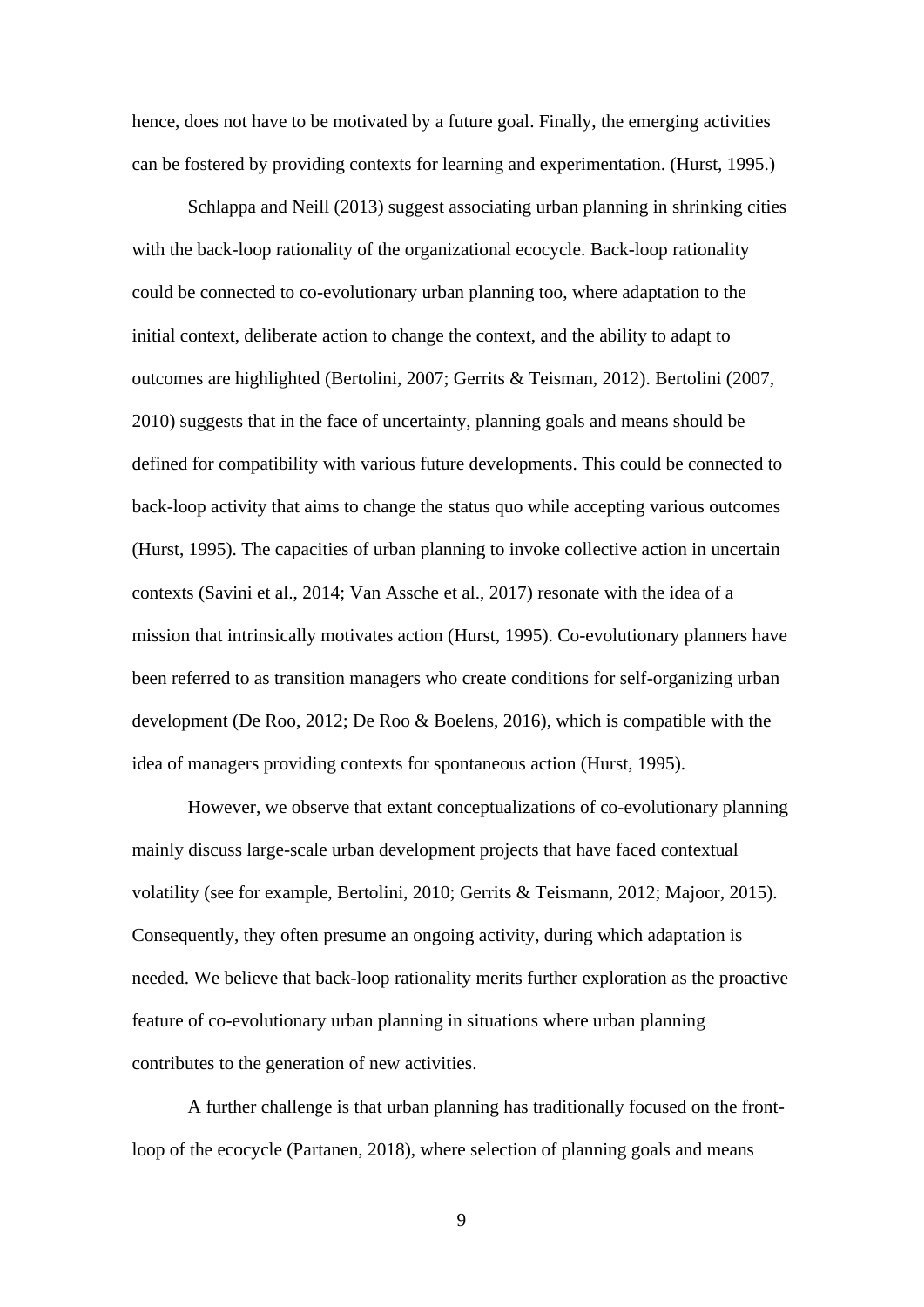precedes action. Such a planning approach implies a situation where known causalities are utilized to predict the future and as a prescription for action (De Roo, 2012). In the back-loop, this is not an adequate approach as the cause and effect relationships are unclear. However, we do not suggest equating front-loop rationality in urban planning with the separation of formal and substantive rationality, that is, separating procedures to achieve given ends from ideologies and values related to those ends (Allmendinger, 2002). In urban planning, the intersubjective nature of reality is widely acknowledged, and practices to define planning goals and means in a communicative process have been developed (Allmendinger, 2002). However, De Roo (2012) argues that after moving from planning to implementation, the progress of urban development is often viewed as a logical outcome of selected ends and means, which does not always correspond with the dynamic nature of reality.

#### **Co-Evolutionary Planning in Turku Suburbs**

Our case studies comprise urban development activities in three low-growth suburbs of Turku: Runosmäki, Härkämäki, and Pansio-Perno. In Finland, suburbs were built outside city centers from the 1940s to the 1980s, when urbanization was rapid and new housing was needed. Today, suburbs often face problems related to built environment maintenance lag, declining population, social segregation, and under-utilized public and private services. The suburbs could be said to have gone through the front-loop of the ecocycle, and now need to adapt to a changed context. One suggested means for suburban redevelopment is urban infill, which could bring in new inhabitants and support policy goals related to urban intensification. Due to the Finnish plan-led spatial planning system, cities can advance infill development by designating selected suburbs as strategic infill development areas in their master plans. In addition, cities can utilize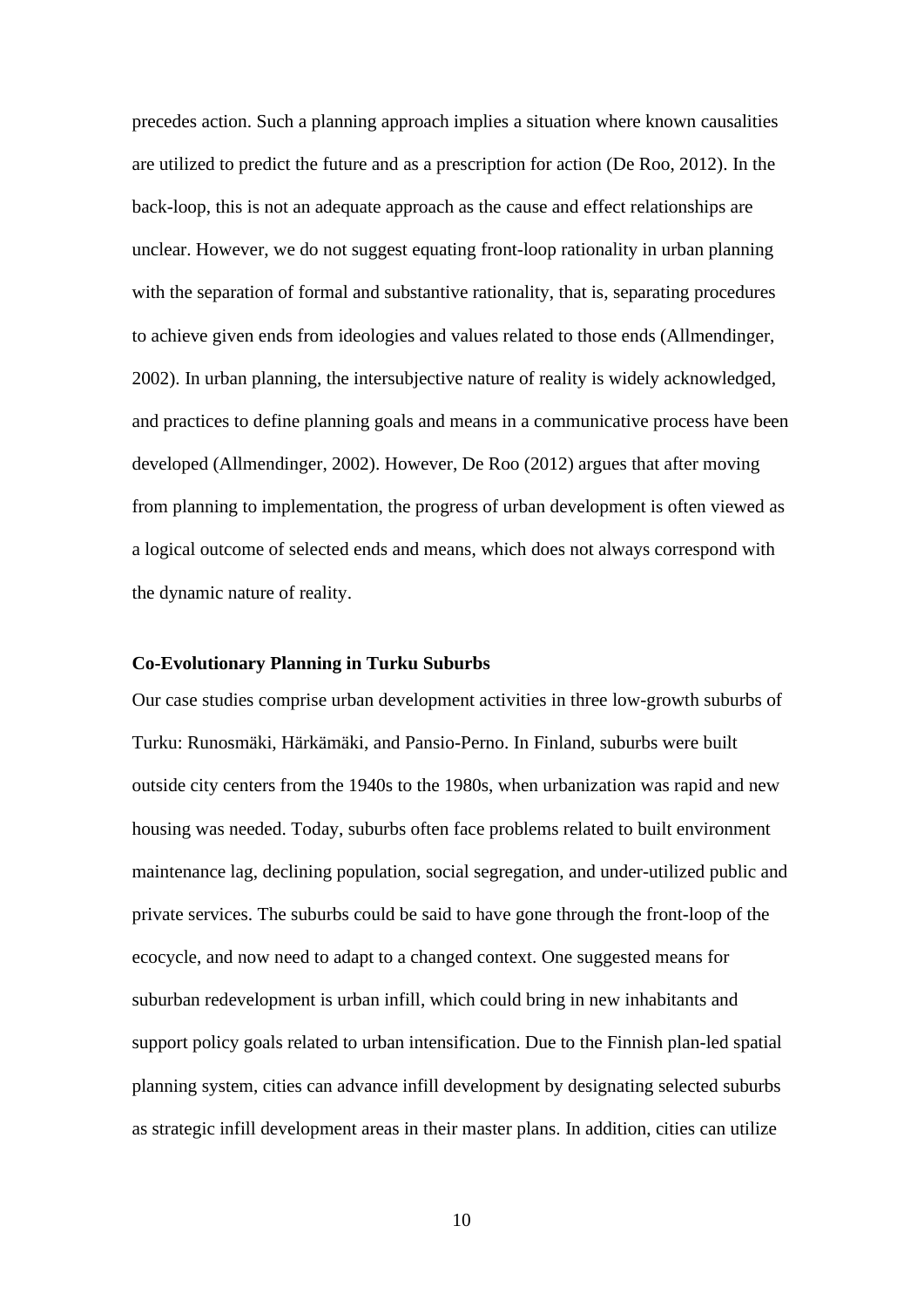public land development to deliver policy objectives by conveying publicly-owned land for development (Valtonen et al., 2017).

Yet, infill development has limited applicability in Finnish suburbs. Land ownership is often scattered, and implementation is dependent on existing property owners, a considerable share of whom are actually resident-owned housing companies. While financing major repairs might give housing companies an incentive for property development, challenges related to financial and professional resources, collective decision-making, and prejudices against development might prevent it (Puustinen & Viitanen, 2015). Redevelopment based on public land development is typically enacted only on city-owned sites, such as those formerly reserved for public services and green areas, providing the development has the approval of residents. Moreover, due to the relatively low value of land and high costs of redevelopment, suburbs are not always attractive for market-based urban development, adding uncertainty to infill development implementation. Infill development could therefore be interpreted as a growthdependent strategy not suitable for all suburbs.

This research employs a multiple case study strategy, suitable for understanding a phenomenon through cases that manifest some common or contrasting characteristics (Stake, 2005; Yin, 2014). We base our case selection on information content expectations, which is a plausible approach for small-sample case studies (Flyvbjerg, 2011). Further, we follow the extreme case logic, suitable for gathering information on unusual cases that can increase understanding of existing theories (Flyvbjerg, 2011). Here, we consider the cases deemed unusual, due to the limited discussion on coevolutionary planning in low-growth contexts. We selected the cases through discussion with City of Turku representatives, where the three areas were identified as low growth from the perspectives of market-led urban development and population growth, and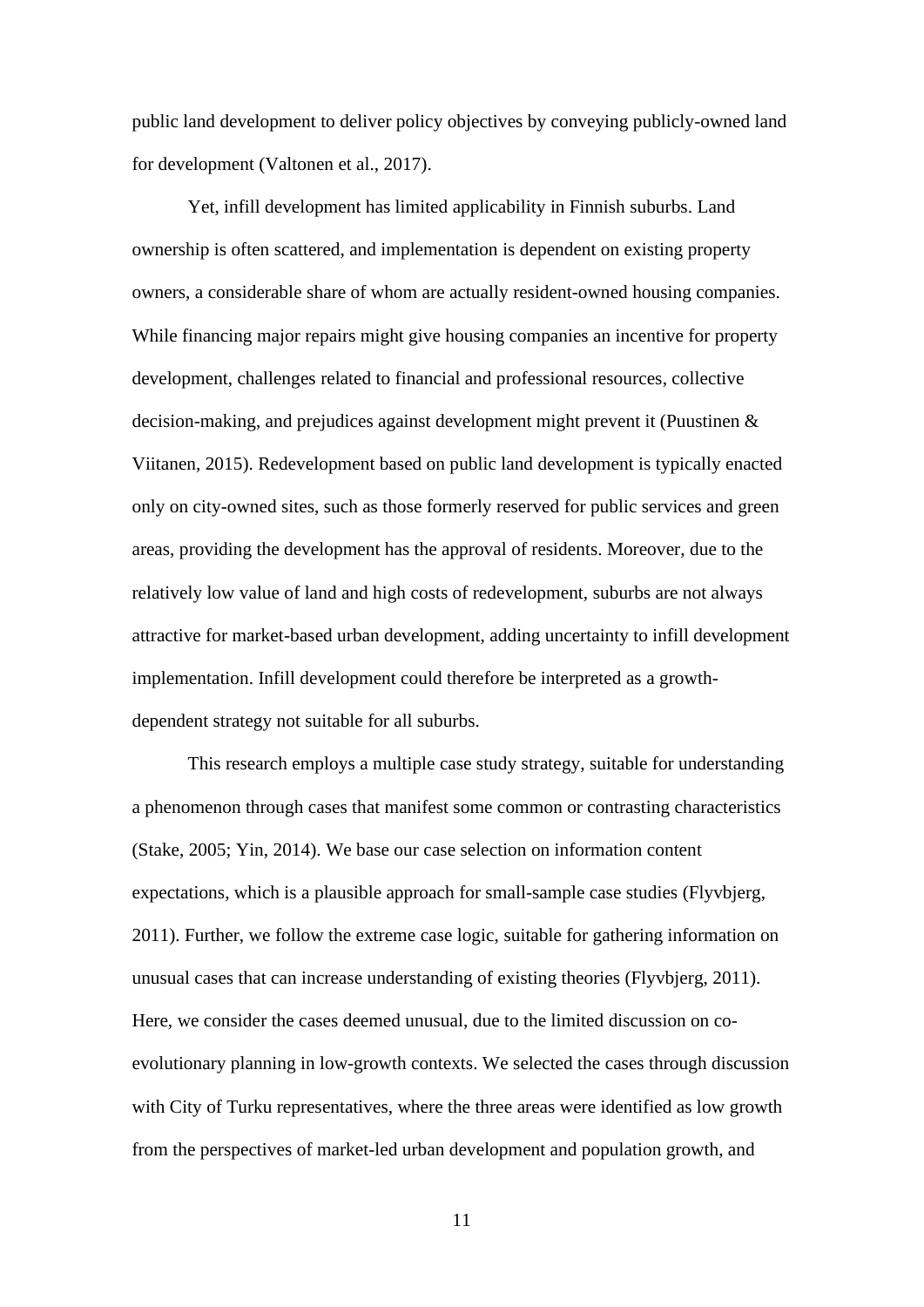their future development was considered uncertain. In addition, Turku's forthcoming master plan anticipates only limited population growth in the areas, even though Runosmäki is identified for potential infill development (Figure 2). [Figure 2 here]

The empirical material comprises fifteen interviews with urban planners and other relevant actors in the case study areas. The interviews were semi-structured and thematic, allowing consideration of contextual features and respondents' subjective opinions during discussion (Yin, 2014). From the City organization, we interviewed six persons from the urban planning department, four from the urban development department, and one from the real estate department. In Pansio-Perno we interviewed a representative of a city-owned public housing company, and in Härkämäki representatives of a local neighborhood association, a local maintenance company, and a consulting firm involved in urban development. The duration of the interviews was 30–120 minutes, and they were conducted between November 2016 and June 2017. We asked the interviewees to describe urban development in the case study areas, and to evaluate whether the low-growth context provided specific opportunities or challenges for urban planning. Another main theme concerned cooperation in urban development between the City, private developers, and local communities. To complement our empirical material and to support source triangulation (Yin, 2014), we analyzed selected planning documents related to cases.

# *Four Territories of Experience to Recognize Back-Loop Rationality*

To define operationally specific variables to identify back-loop rationality from our empirical material, we utilize the four territories of experience approach, suitable for mapping actions that result from pursuing the organization's own intentions and adjusting to external reality (Torbert, 1999; Torbert et al., 2004; Torbert & Taylor,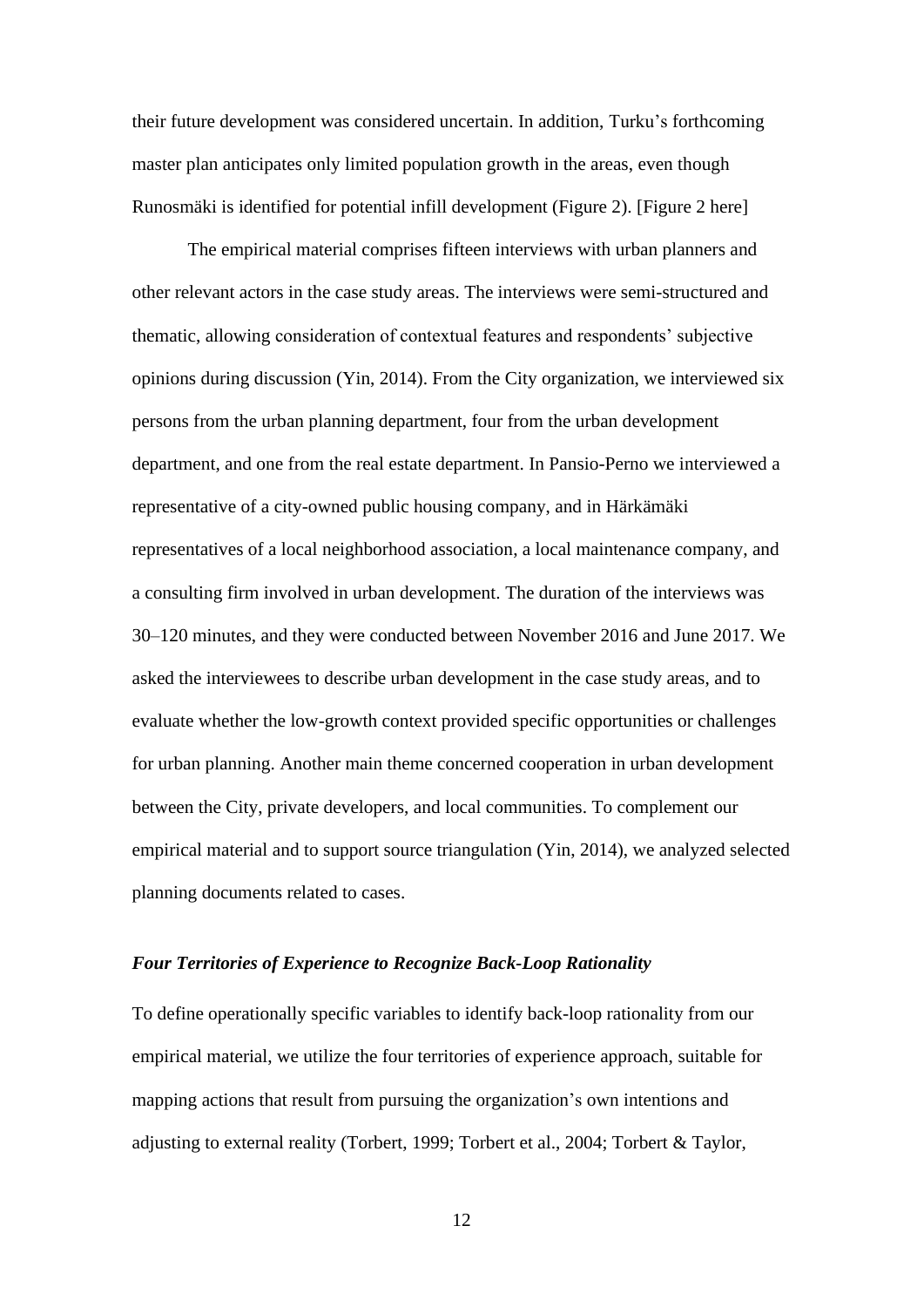2008). The approach considers human experience via four cognitively accessible territories which, at the organizational level, are *visioning, strategizing, performing,* and *assessing* (Torbert et al., 2004). We suggest the underlying mission motivating action in all ecocycle phases (Hurst, 1995) can be connected to *visioning*, representing organizational values and motivations (Torbert, 1999). *Strategizing* entails defining practices and results (Torbert, 1999), which we understand as translating the mission into prescriptions for action based on perceived cause and effect relationships (Hurst, 1995). *Performing* represents concrete actions in the outside world (Torbert, 1999), motivated either by an explicit strategy or intrinsic values and the willingness to learn (Hurst, 1995). Finally, *assessing* is the territory where the outcomes of actions are evaluated against reality, resulting in feedback and learning (Torbert, 1999).

In technical rationality, the four territories are accessed sequentially (Torbert  $\&$ Taylor, 2008). The motivation to act is derived from visioning, plans regarding action are formulated by strategizing, and implemented by performing. Consequences are then assessed in the outside world, and action, strategy or vision adjusted accordingly. This equates with rational action in the ecocycle front-loop, focusing on the achievement of goals based on known cause and effect relationships (Hurst, 1995). We suggest that back-loop rationality requires accessing the territories of performing and assessing prior to strategizing, to learn about action outcomes, while strategy emerges later in the process (Hurst, 1995). Such action is motivated by visioning, but only in terms of abstract, mutually shared values (Hurst, 1995).

We used the four territories of organizational experience as *a priori* codes and systematically recognized them from the interviews, following the logic presented in Torbert and Taylor (2008, p. 245). We coded the passages where the interviewees stated purposes for action as visioning, the options, perceptions or strategies for action as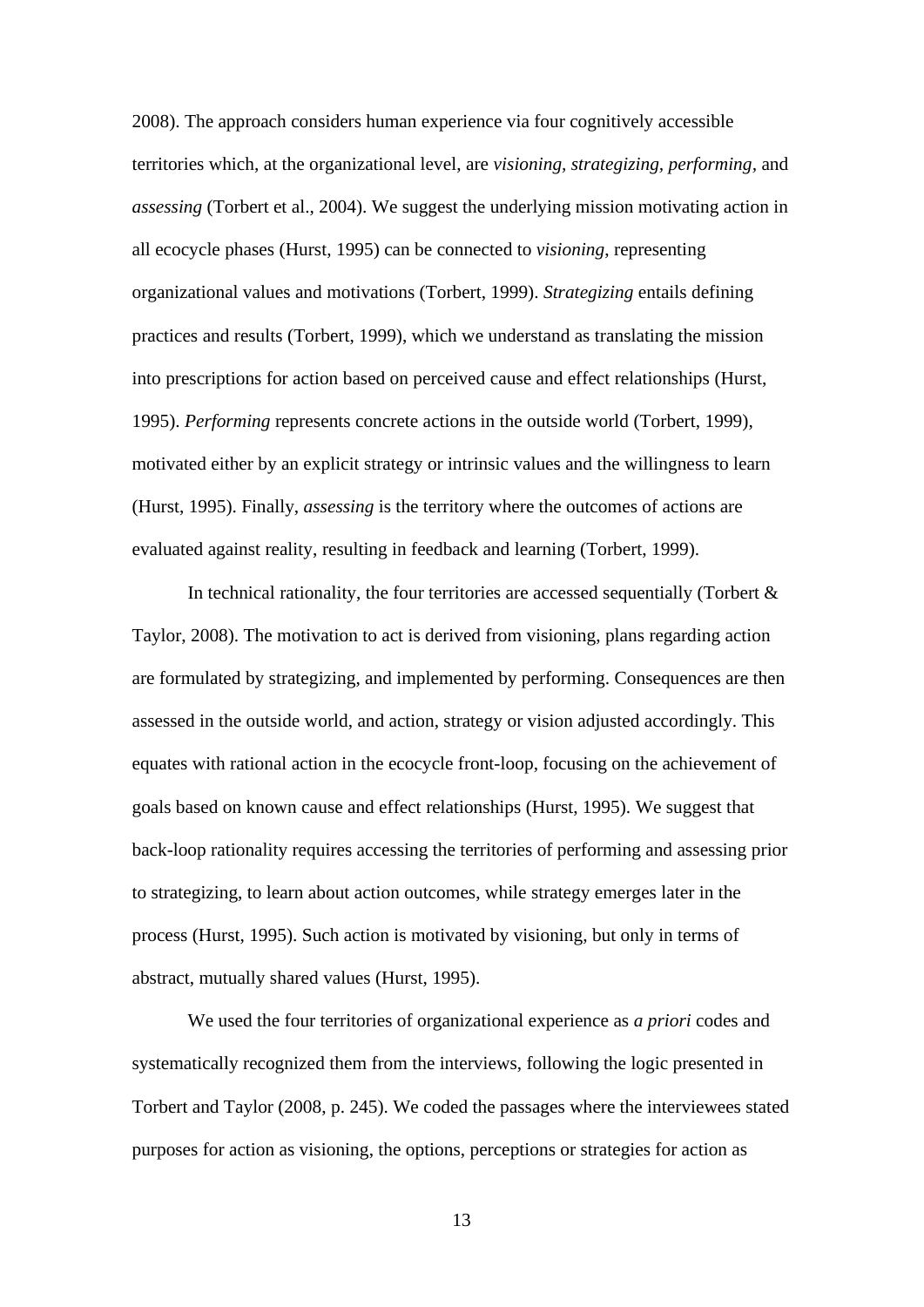strategizing, the descriptions of concrete actions that were or could be taken as performing, and the assessment of the planning situation and effects of action as assessing. After identifying the four territories of experience from our empirical material, we organized them as coherent stories to identify in which order they were accessed. Next, we present our analysis in more detail.

# *Case Runosmäki*

Runosmäki is the second largest suburb of Turku, located along one of its main roads, five kilometers north of the city center. It was built mainly in the 1970s and has approximately 6900 residents (City of Turku, 2018a). The population is ageing, which highlights the need for accessible local services (City of Turku, 2015). Our interviewees framed Runosmäki as a lively residential area, but noted that the number of inhabitants and services were steadily declining. There was a motivation to arrest this development to ensure residents' ongoing and future access to services. The interviewees acknowledged that preserving existing services and functions was not meaningful in all low-growth suburbs. However, Runosmäki's advantageous location intimated a future as an attractive residential area and the demand for services would continue.

Urban development in Runosmäki has been strategized to lean on infill development. The forthcoming master plan denotes Runosmäki as a local center located within the strategic urban intensification zone, and expects a 9.6% population increase in the Runosmäki-Raunistula area by 2029 (City of Turku, 2018b). The City has plans for a new public transport connection from Runosmäki to the city center, which supports the infill development objectives (City of Turku, 2018a). However, many interviewees noted there was currently little demand for new housing in Runosmäki and considered the master plan's population growth prognosis uncertain.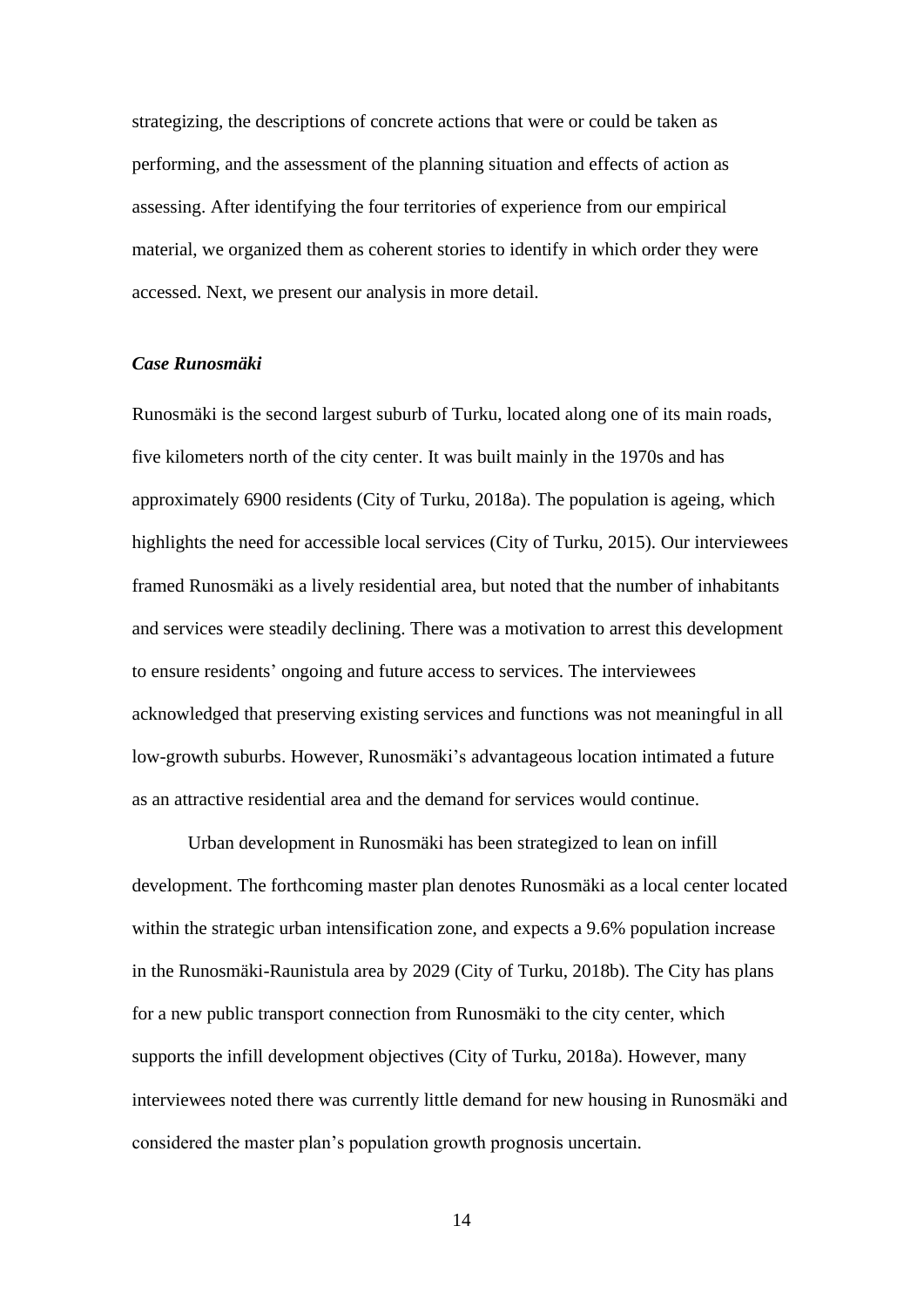*"The downward development should somehow be arrested. We've thought about infill development, and in Runosmäki it's certainly more realistic than in some other suburbs. But it's not a silver bullet."*

City land ownership and public services development are further reasons for strategizing Runosmäki's development as infill development. While most sites reserved for housing are privately owned (City of Turku, 2010), the City owns several public services sites that could be conveyed for infill development. The City's aim is to relocate Runosmäki's existing public services, such as the library, daycare, and youth services to a new community center building, to produce synergies and enable savings in the maintenance costs of public buildings (City of Turku, 2016). The interviewees highlighted that the main motivation for building the new community center is not to enable infill development, but to answer the local organizations' and residents' need for an indoor community space. In addition, they stated that the community center project could have a wider impact on Runosmäki's development:

*"Our aim has been to start something new to show the City still invests in Runosmäki and believes in its future".*

The City's urban planning department has devised an infill development plan for Runosmäki. The interviewees favored proactive examination of how potential infill development would affect the area, instead of proceeding incrementally, project by project. The plan identifies selected green areas and sites released by the relocation of public services, as potential locations for infill development. Further, this view was adopted in the community center project plan to demonstrate the income the City could gain by conveying sites for infill development. In addition, the plan identifies infill development potential on private housing companies' sites. The identified potential infill development, enabled by the City's public land development, was considered most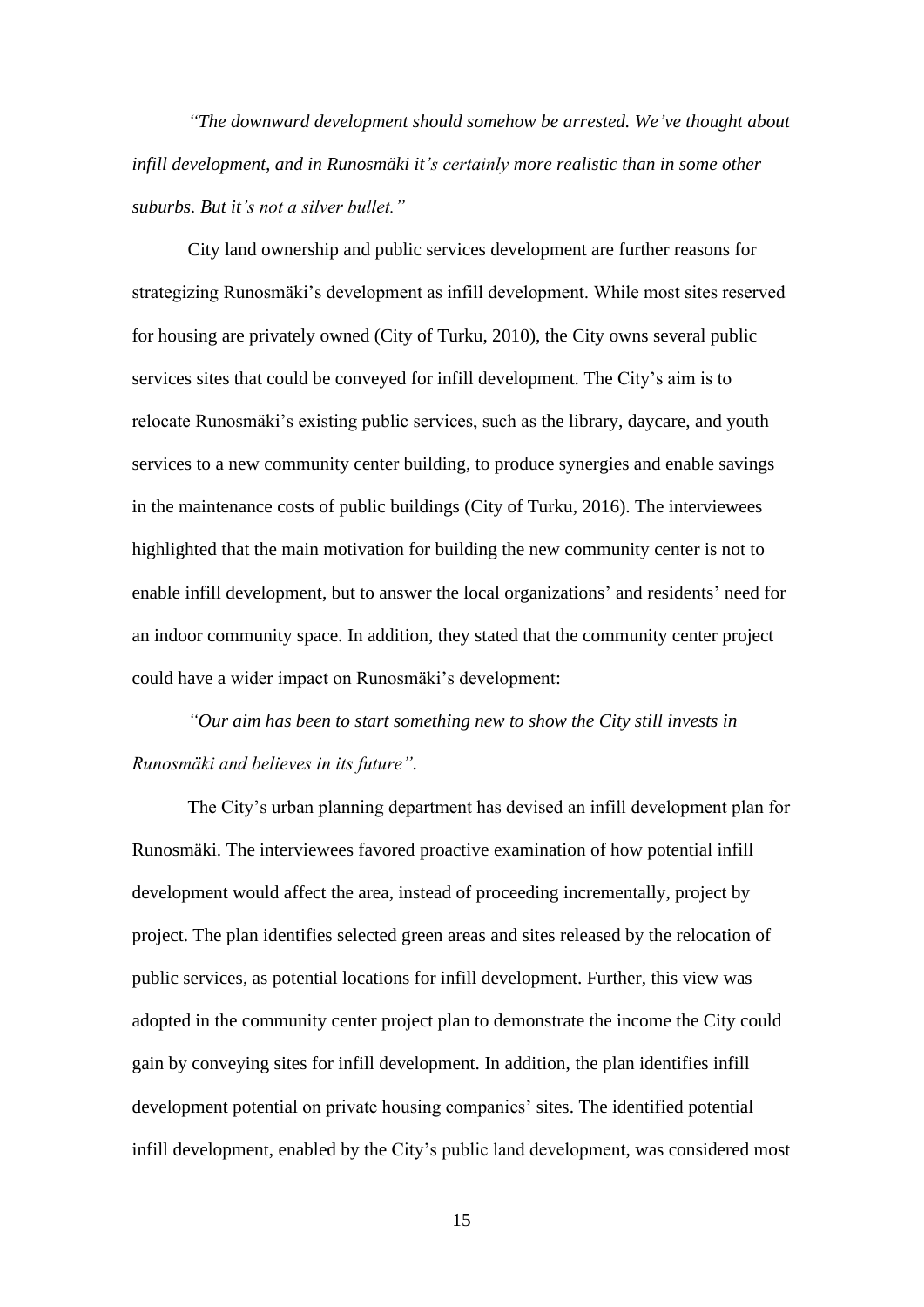realistic, even though it was unclear whether there was market demand for new development. In relation to this notion, the interviewees explained that the plan did not necessarily imply implementation: its most important task was to support the planning of public services and actualization of the community center, which could then motivate further development.

*"In my opinion, the community center is the most important part of the development plan and hopefully will be implemented. So now we just wait and see."*

However, some interviewees considered infill planning an unrealistic approach in an area with uncertain development prospects. They stated that plans should only be made once there were actual projects for which to plan. The City's original idea had been to make development plans for all suburbs, but this was later abandoned because the practice was not considered suitable for areas with uncertain future development prospects.

*"I do not believe we can develop suburbs by making comprehensive development plans. The only reason to make them is to determine the development potential."*

# *Identifying Back-Loop Rationality in Runosmäki*

At first, it seems that the four territories of experience were accessed sequentially in Runosmäki, and front-loop rationality, where cause and effect relationships are considered known, was utilized. The underlying *vision* was to secure the quality of everyday life for the residents and support the development of an advantageously located area. Due to the master plan's population growth prognosis, urban development was *strategized* as infill development. An infill development plan was made, and the community center project identified as a means for the City to affect implementation by its own *performance*. Yet when *assessing*, urban planners were uncertain whether infill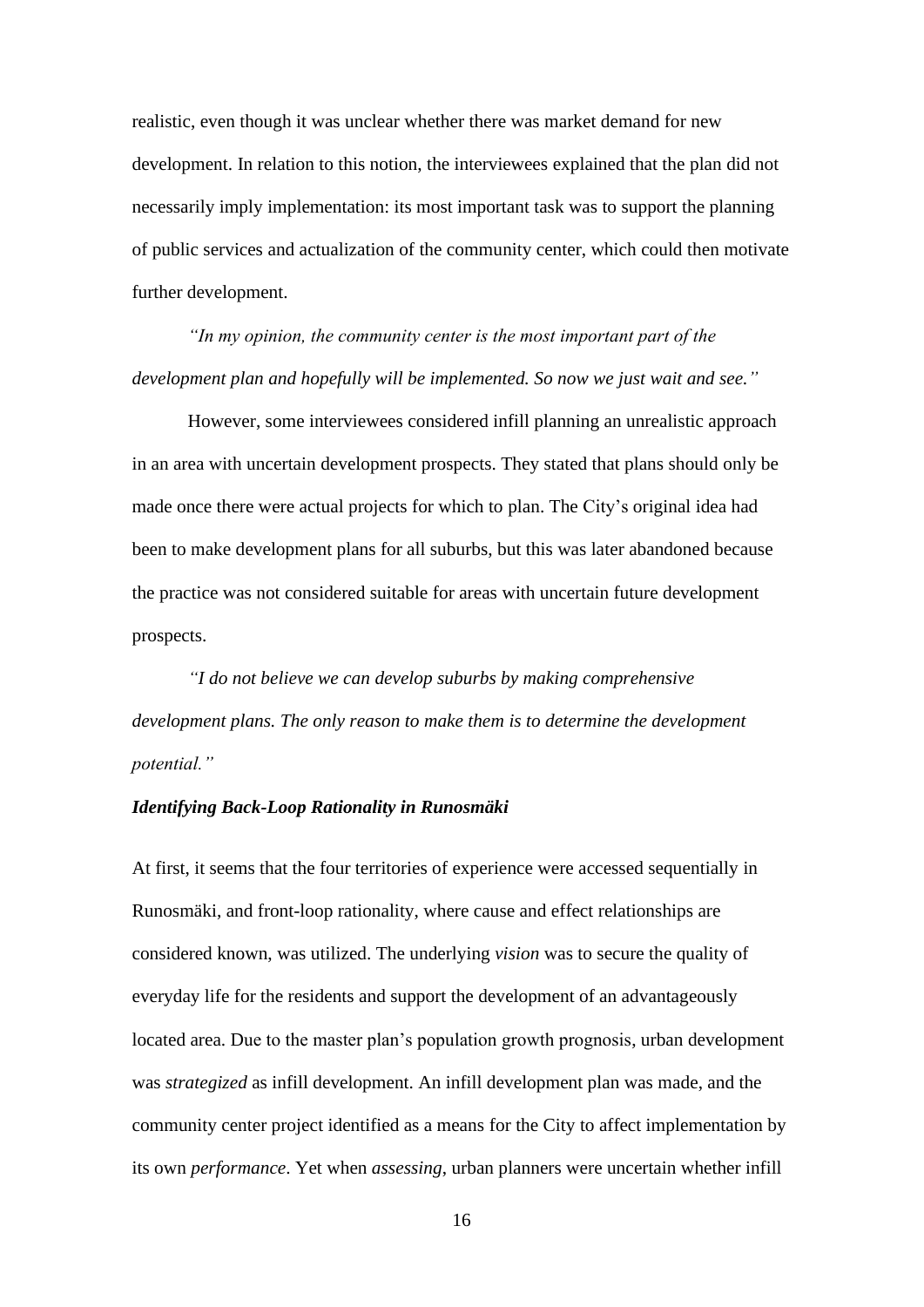development would actualize. Therefore, urban planning activities in Runosmäki disappointed some interviewees, who considered the approach unsuitable for an uncertain context.

However, urban planning in Runosmäki exhibits features of back-loop rationality, too, where action is taken without knowing the outcomes. It was *assessed* that while the infill development plan would probably not be implemented as such, it could generate some kind of urban development in the area. In terms of *performing*, the City was able to implement the community center project that could send a positive signal regarding the area's development and release locations for infill development, while enhancing residents' everyday life by providing them with new services. Those who held this view considered *strategizing* Runosmäki's development open-ended, and favored taking action to get things moving. The proactive planning action in Runosmäki could thereby be interpreted as back-loop activity that attempted to change the status quo and make room for emerging activities (Hurst, 1995).

#### *Case Härkämäki*

Härkämäki is a suburb located five-and-a-half kilometers northwest of the city center. It lies in the Pansio-Jyrkkälä area, where the City expects a 1.4% population decrease by 2029 (City of Turku, 2018a). It was built in the 1970s and 1980s and has approximately 1700 residents (Lehtonen et al., 2010). The land belongs to resident-owned housing companies, aside from the streets, green areas and one site reserved for public services, which are owned by the City (City of Turku, 2010). The area has its own maintenance company, Härkämäen Huolto, with property management responsibilities in all the housing companies, and an active neighborhood association, Härkämäkiseura, that seeks to develop social and economic conditions and environmental quality in the area.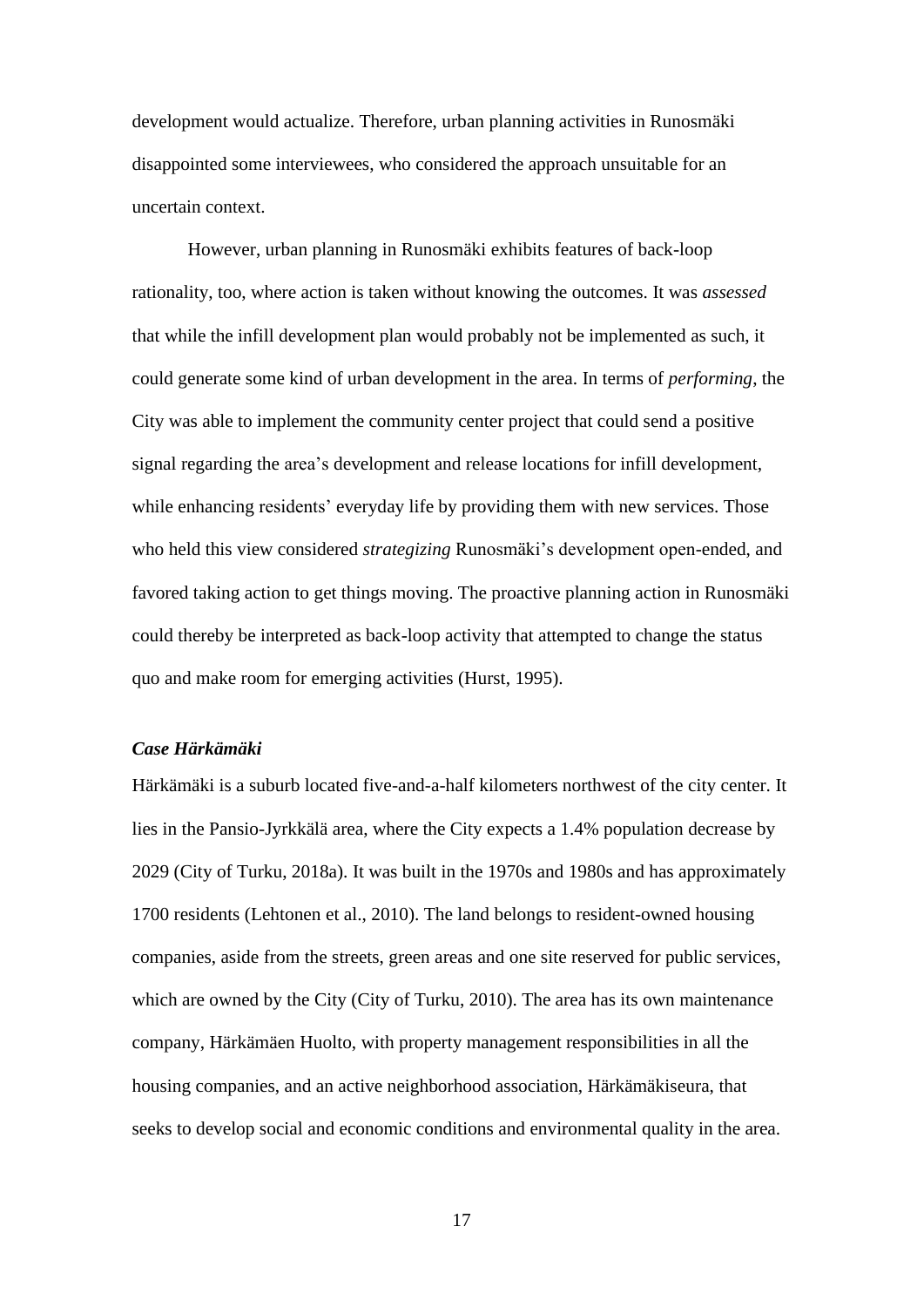In Härkämäki, urban development started from within the area itself: housing companies, the maintenance company and the neighborhood association have together explored opportunities for neighborhood development. Their vision is to develop a built environment based on residents' needs. The local actors' interest in urban development originates from the need to affordably repair the buildings in the area. A common challenge in Finnish suburbs is that a building's renovation costs are high compared to the value of its apartments. The local actor coalition therefore initiated an area development strategy, which could motivate all the housing companies to renovate their properties simultaneously and thereby enable savings by combining the projects. The strategy could in addition propose improvements to private and public outdoor spaces. This was considered a meaningful alternative to more traditional urban development strategies, such as infill planning, as it would directly benefit the residents by improving the quality of the environment and existing buildings.

*"The starting point is that we have to repair the buildings anyway. And now we should think about how it could improve the area as a whole and how the residents could benefit from it."*

The neighborhood association and area maintenance company have a long tradition of fostering cooperation between the housing companies. For instance, the local actors had previously drawn up an environmental improvement plan for the area and sought finance for its implementation. At the time of the interviews, they had introduced the idea of joint building retrofitting to the housing companies and hired a consulting firm to facilitate the planning process. The area development strategy was still a long way from completion, and even the willingness of housing companies to participate in it was uncertain. Interviewees admitted that the outcome could deviate from the initial aspirations: for instance, the housing companies could decide to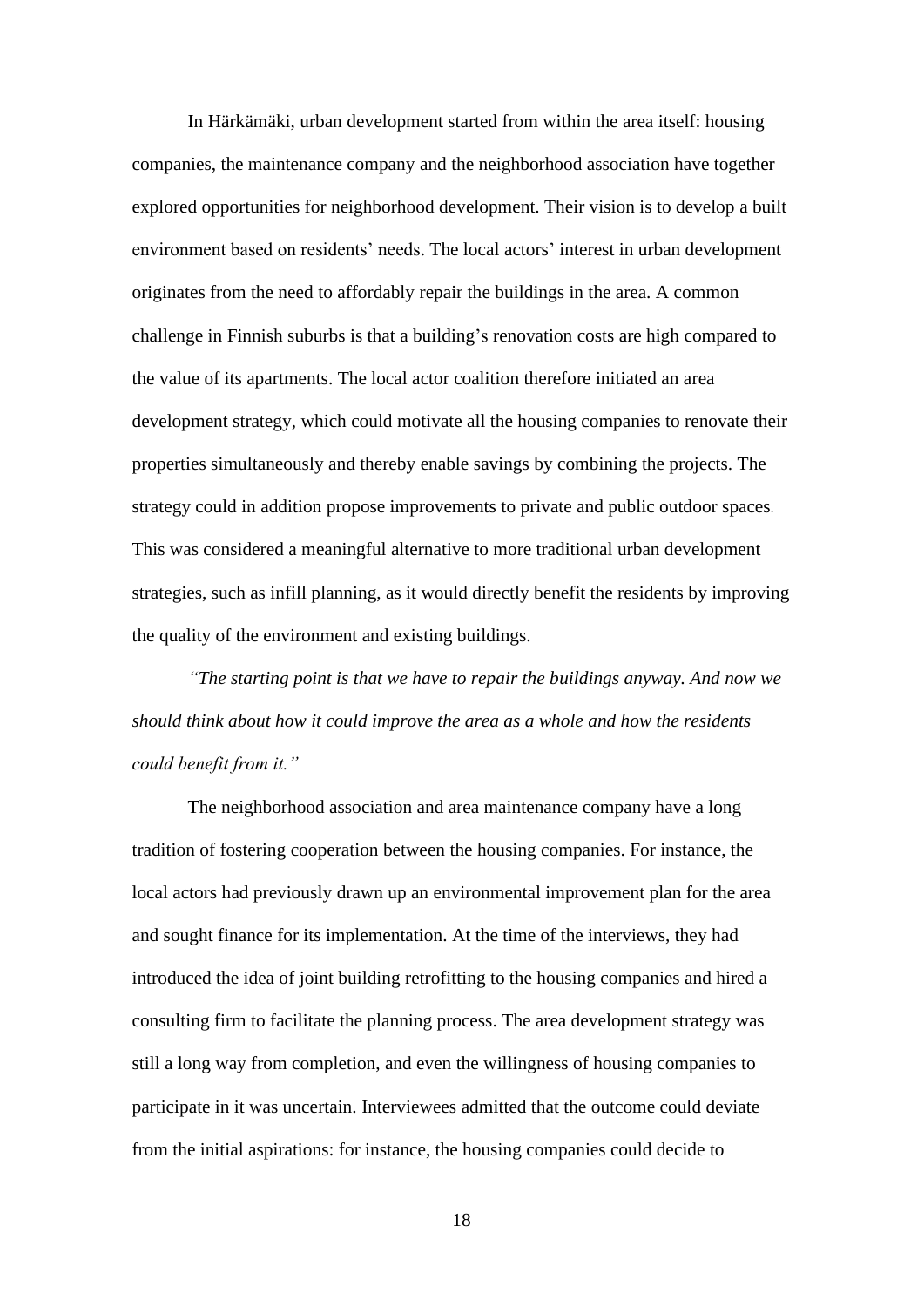renovate only their own properties, and not to take collective action regarding the development of outdoor spaces.

*"In fact, the housing companies are not really talking to each other and only consider their own company's future. But now we have tried to get them to think about the whole neighborhood and that together there could be more to accomplish."*

The City has not actively participated in strategizing urban development. The forthcoming master plan defines Härkämäki as a completed residential area, located outside the strategic urban intensification zone (City of Turku, 2018b). Moreover, since development activities are ongoing in Härkämäki, the interviewees stated that the City's active participation is not even needed. However, city representatives have viewed selforganizing urban development as a valuable facet and are willing to support it to foster sustainable development of the neighborhood. The initial urban development idea had originated from discussions between the neighborhood association and the City's urban planning directors, where extant local cooperation was identified as something that could contribute to urban development. In addition, the interviewees noted that substantial building renovations will be needed in other suburbs, too. The City anticipates this will initiate some kind of change in the suburbs and is willing to support property owners in the process. The interviewees assessed that developing suburbs through the co-operation of existing property owners would be difficult in areas where, unlike Härkämäki, there is a lack of active local actors. It was suggested that the City could play a role in facilitating cooperation, given that the local actors were interested. Yet, strategic planning for existing built environment's maintenance was a relatively new perspective for the City.

*"In urban development, we must have a continuous dialogue with residents and property owners, so that their property development actions could be linked with the*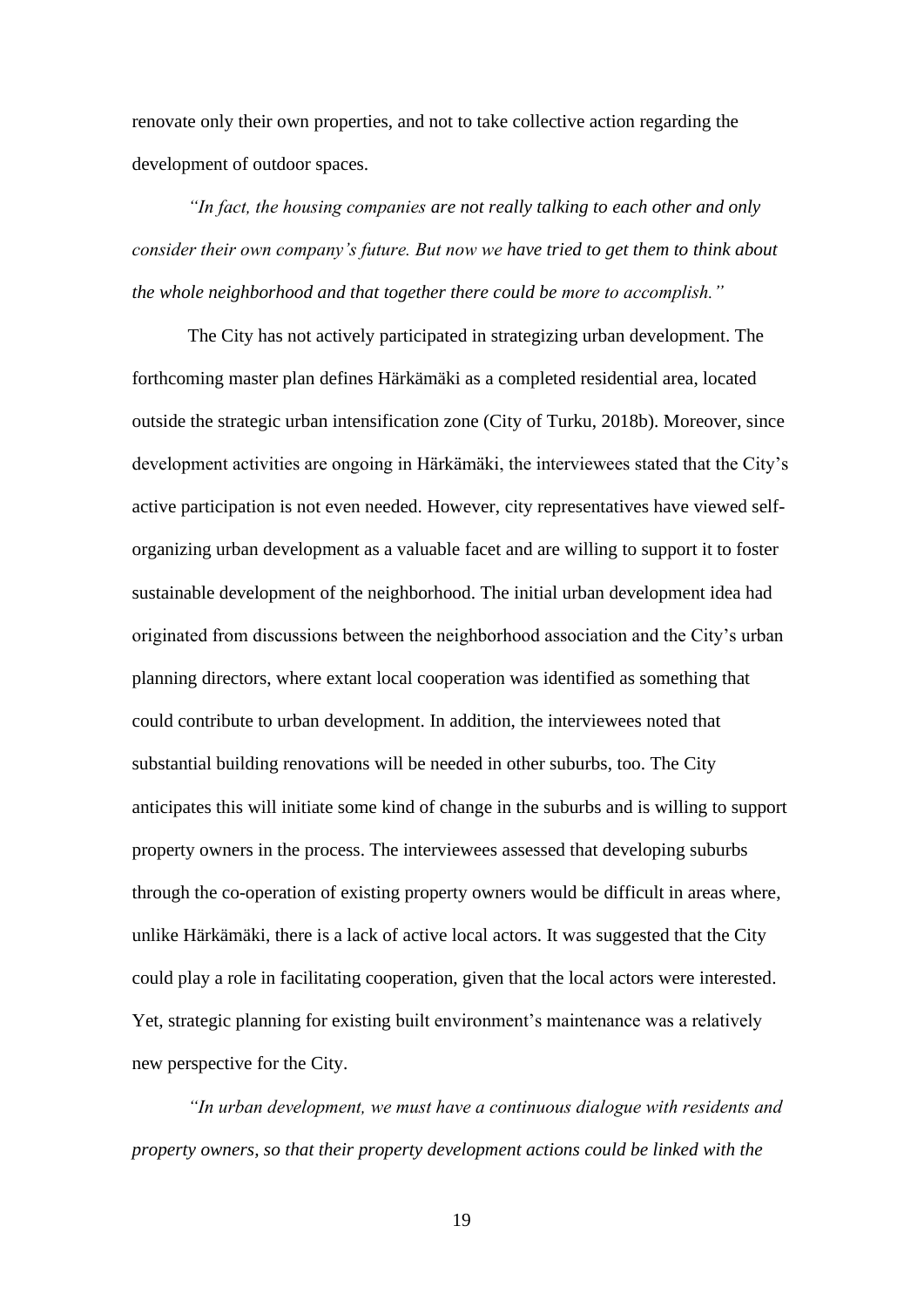*City's. But it's kind of a mystical process! Maybe we should just start identifying urban development potentials in our neighborhoods to foster activities that could generate something new."*

#### *Identifying Back-Loop Rationality in Härkämäki.*

The *vision* in Härkämäki was to develop a built environment based on residents' needs, for which the prerequisites were generated by the long-standing *performance* of local actors. Those actors aimed to turn the vision into a more concrete *strategy*, even though the outcomes were considered uncertain. The City did not attempt to *strategize* development but was willing to support emerging activities. The activities of the maintenance company, neighborhood association and the City could therefore be interpreted as generating conditions for new activities to emerge (Hurst, 1995). While the City did not have a major role in Härkämäki's development, the interviewees *assessed* that in areas where there is a lack of active local actors, it could do more to generate contextual features for nascent urban development activities. But how to go about this was still taking shape.

#### *Case Pansio-Perno*

Pansio and Perno are two adjacent residential areas, located eight kilometers west of the city center. Like Härkämäki, they lie in the Pansio-Jyrkkälä area, where a 1.4% population decrease is expected by 2029 (City of Turku, 2018a). The forthcoming master plan defines Pansio-Perno as an area for services and housing, located outside of the strategic urban intensification zone (City of Turku, 2018b). Pansio-Perno's location is isolated, separated from downtown Turku by industrial areas and from the seashore by marine industries and the Finnish Navy base. It had once served as a residential area for marine industry workers and their families: industrial operations started in the 1930s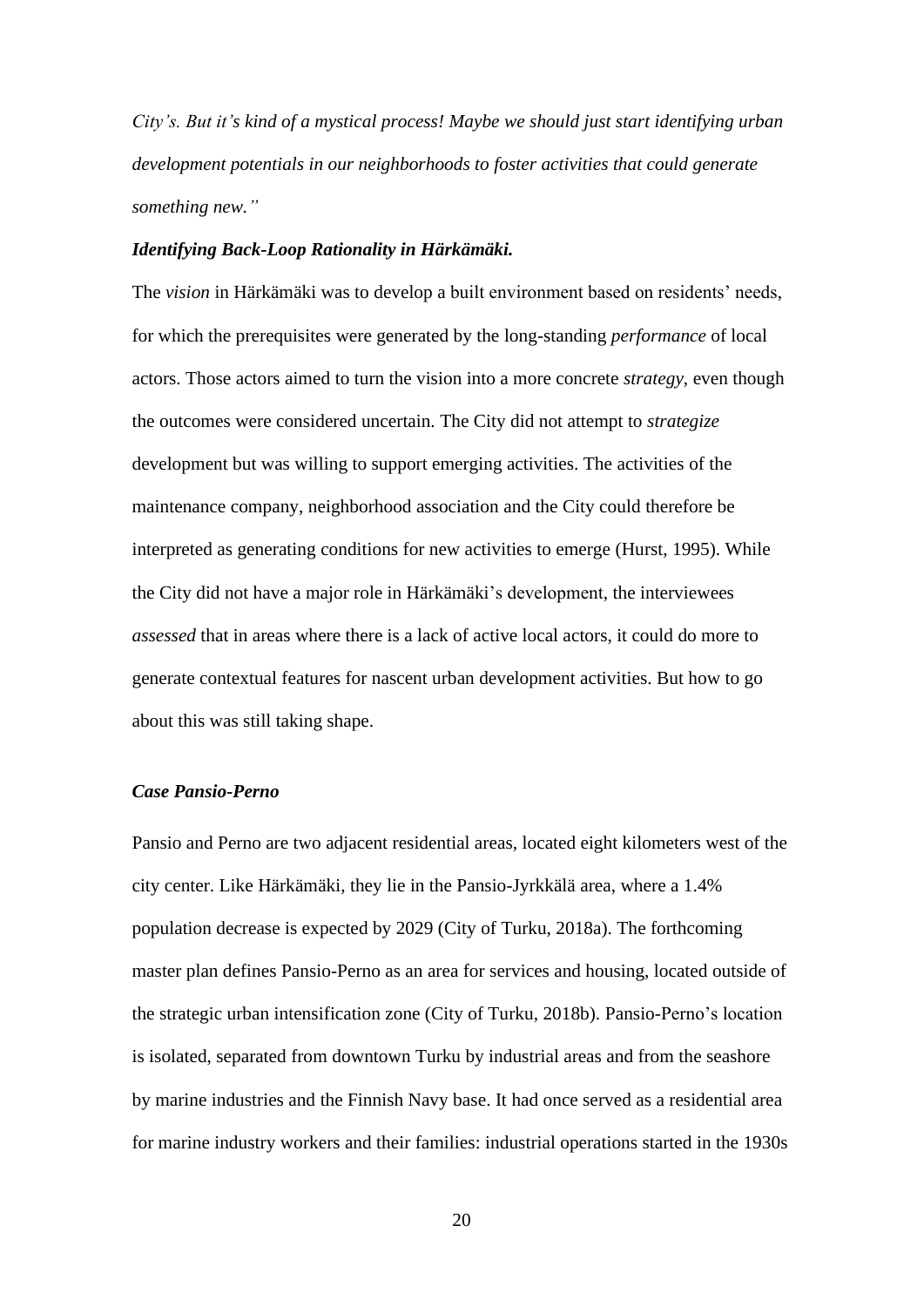and the adjacent housing was gradually built up during the period 1940–1980 (Mälkki et al., 2016). Today, the area has approximately 5000 residents, but the connection between the housing area and the industry no longer exists, aside from dockyard seasonal workers (Mälkki et al., 2016). Due to its isolated location, the area has not attracted new functions, residents or visitors, which was considered a threat to its future vitality. Alongside private housing, there is nowadays a great deal of public social housing, and many residents are from minority groups. Together, these features have resulted in social segregation.

Due to these challenges, the City has prioritized Pansio-Perno as a target for socially motivated neighborhood development. The interviewees highlighted a strong political will to address segregation in the area, and city representatives were therefore required to take action. In addition, many interviewees felt the recent prosperity of the nearby marine industry could have a positive impact on the neighborhood. The isolated location and safety requirements of the industry, however, limit urban development opportunities. The City would be willing to convey some publicly-owned sites for redevelopment, but private developers have shown no interest. City representatives found it hard to predict what kind of urban development could take place in the area. They pointed out that market-based development interest in Pansio-Perno could rise quickly, if the marine industries' prosperity continued. However, the City was not able to plan for the area's future, since there was a risk that the plans would not be realized. *"We have to constantly monitor (…) that we do not do the wrong things before we can be sure there is demand, but at the same time we have to be ready if it happens."*

Instead, urban development activities have been strategized to emphasize the area's current strengths and to develop a positive image. After exploring new solutions in several projects, the City has initiated a neighborhood development model where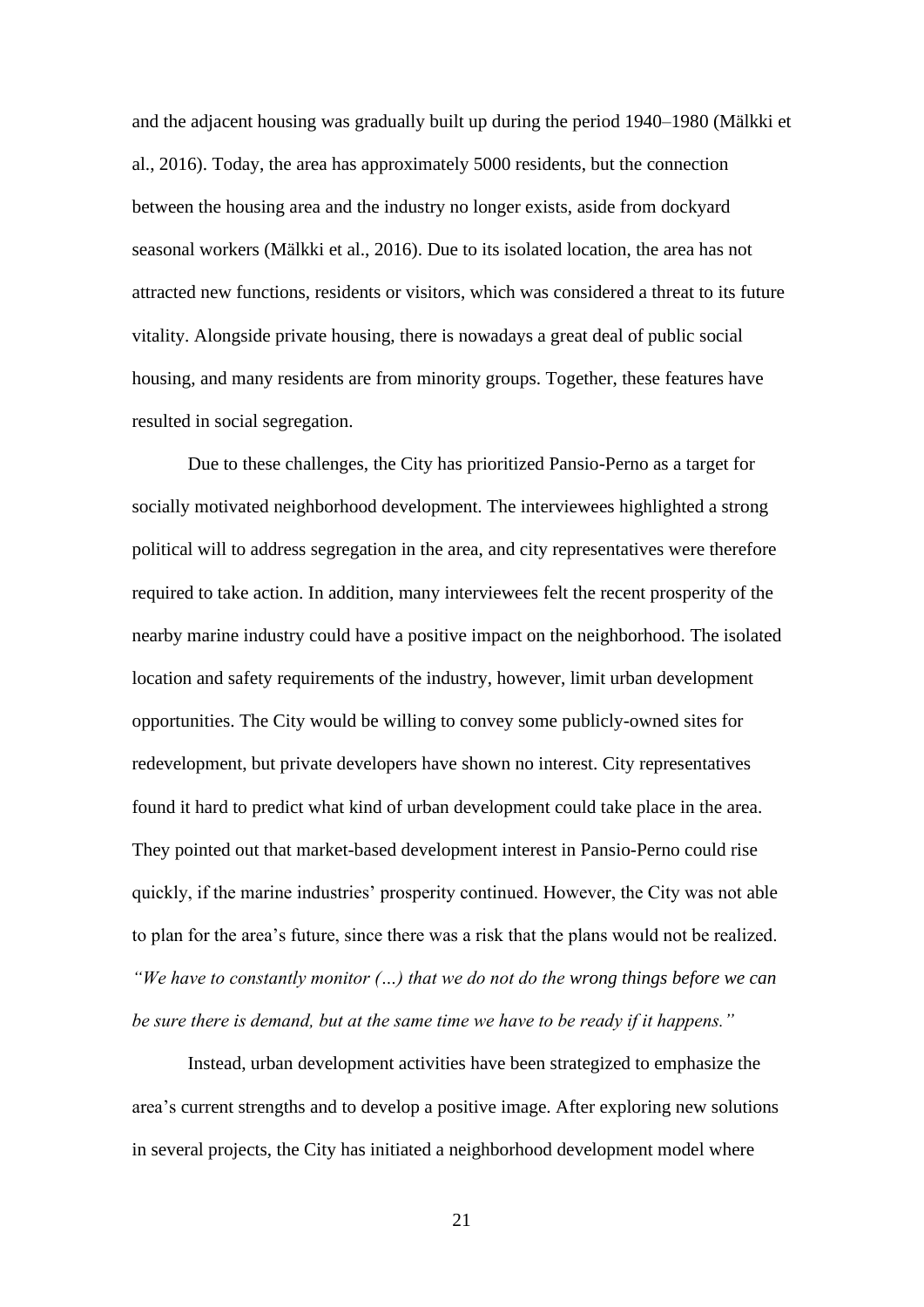residents, local organizations, property owners and city representatives regularly gather to innovate area development. The idea is to originate development activities that will both benefit the neighborhood and communicate that something positive is occurring. *"The essence of this model, in my opinion, is that we do not predetermine how to develop the area but recognize its strengths, weaknesses, opportunities and threats by taking action in it. After identifying these, we'll know better how we could make an impact and which partners we need."* The activities include a communication plan to promote an area image, community artwork for an old lighthouse building, a new pedestrian path connecting the area to the seashore, and a service point for residents who have difficulties reaching public services. The city-owned rental housing company has contributed by working together with the residents to plan transformations of its apartments and outdoor spaces, and by developing new modes of affordable housing. In addition, a detailed plan for a new area of detached houses was in preparation to mix the types of housing and attract new inhabitants.

The interviewees assessed that the most important feature of Pansio-Perno was the insight that relying on market-based urban development was not realistic, and that taking the current strengths and needs as the starting point was more appropriate. The main motivation for development activities was to address the social problems by improving current conditions, and perhaps to generate something new in the long run. However, concrete goals still had to be articulated to justify the use of public resources. Consequently, some interviewees viewed the idea that the originated small-scale development activities would generate change in the area as somewhat superficial. In addition, when considering the area's development in relation to the prosperous marine industry, the fact that the City could not make clear future plans was considered challenging. While swift action was needed to improve the neighborhood, the City was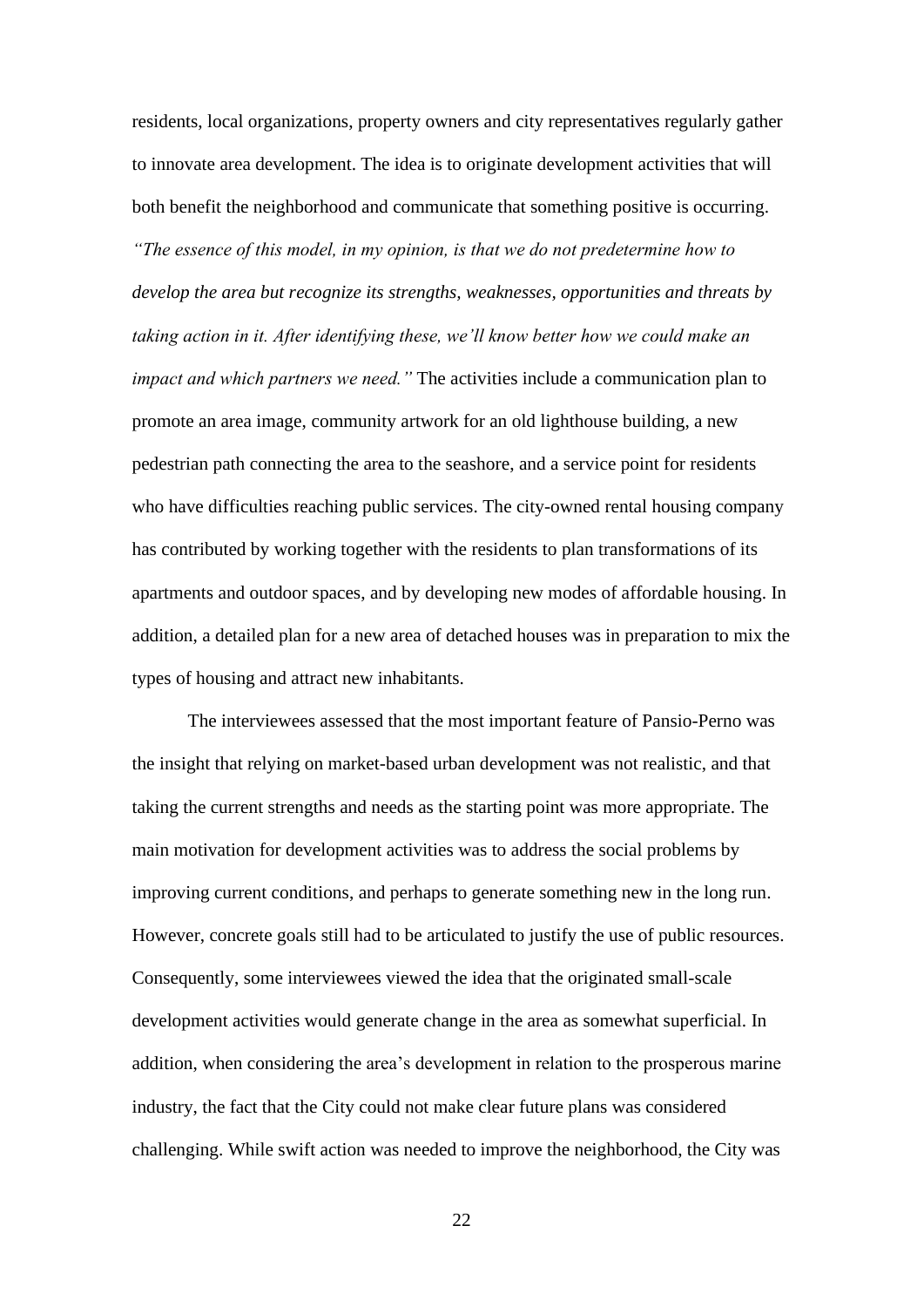not in a position to steer the marine industry's development and had to wait for emerging opportunities. To resolve these challenges, one interviewee suggested acknowledging the different time spans of urban development: while some development activities were already possible, others would require more time and changes before their realization.

# *Identifying Back-Loop Rationality in Pansio-Perno*

The *vision* was to address social segregation and possibly integrate the growth of the nearby marine industry into urban development. However, the City found it hard to *strategize* development activities, as there was no idea as to what could be achieved. Instead, action was taken to attend to local needs and develop a positive image by *performing* small-scale development activities. Urban development activity, therefore, followed back-loop rationality, where action is taken to generate an opportunity to learn what to do next. The deployed urban development model, where the City and local actors gathered to innovate area development, could be interpreted as an attempt to generate a shared mission that motivates action in the constrained situation (Hurst, 1995). However, some concrete goals had to be established to justify the activities. This partially resulted in *assessing* the small development initiatives as separate projects that would alone have only limited impacts on the area's development.

### **Results and Discussion**

This research aimed to explore co-evolutionary urban planning in low-growth contexts. Based on the ecocycle model, we suggested that in such contexts, co-evolutionary planning could utilize proactive action that develops context without knowing the final outcome. We observed that in all three case studies action was taken with uncertain outcomes, and identified three activities deployed to generate change. Based on these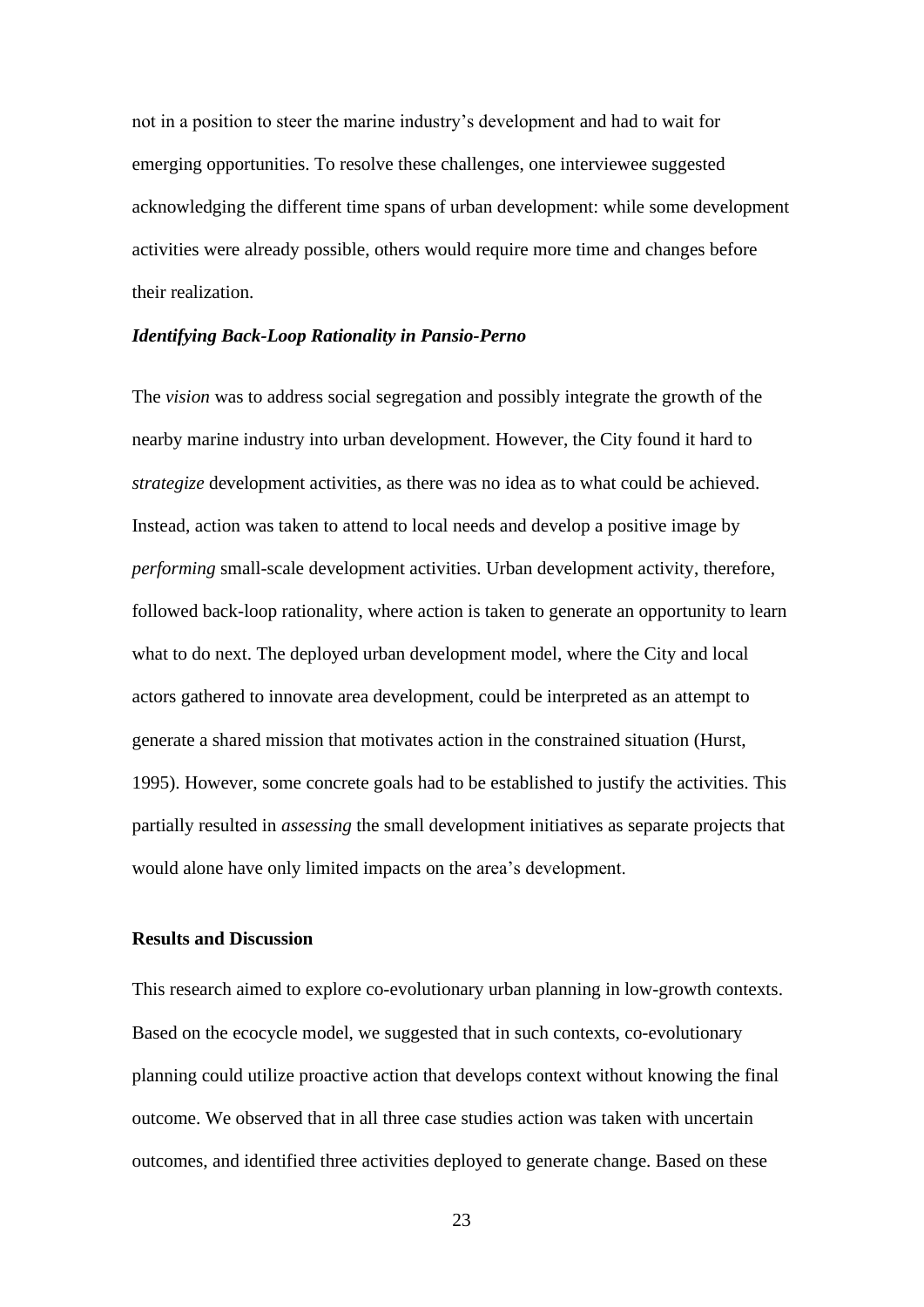activities, we have located our cases in the back-loop of the organizational ecocycle, as depicted in Figure 3. We have located Runosmäki in the conservation phase, where the City attempted to guide the area towards renewal by making room for new activities. Härkämäki is located in the creative network phase, where the City supported contextual features for the self-organizing activities to be enacted. Pansio-Perno is located in the confusion phase, where the City and local actors attempted to generate a mission that motivates action in a constrained context. However, acting without knowing the outcomes was considered challenging in all our cases. We next discuss three identified challenges in more detail. [Figure 3 here]

# *The Purpose of Proactiveness is Misunderstood*

The first challenge relates to recognizing back-loop rationality in urban planning. In Runosmäki, those who acknowledged the growth expectations as uncertain stated that one aim of the infill development plan was to generate opportunities. We interpret this as an attempt to guide selected parts of the area towards reorganization during the conservation phase by changing the prevailing situation (Hurst, 1995). However, others viewed uncertain implementation of the plan as a failure. Conceptualizations of strategic action have traditionally focused on causal reasoning, which has resulted in attempts to resolve crises with what has worked in the past (Hurst, 2012). For urban planning, this has resulted in reliance on economic growth in low-growth contexts, which easily proves unrealistic (Schlappa & Neill, 2013). In Runosmäki, those who deployed causal reasoning presumably associated the urban planning activities with the growth-dependent approach, where urban plans are devised to guide market-based development. From this perspective, selected activities were not suitable for the uncertain situation, as there was nothing yet to guide. However, when viewed through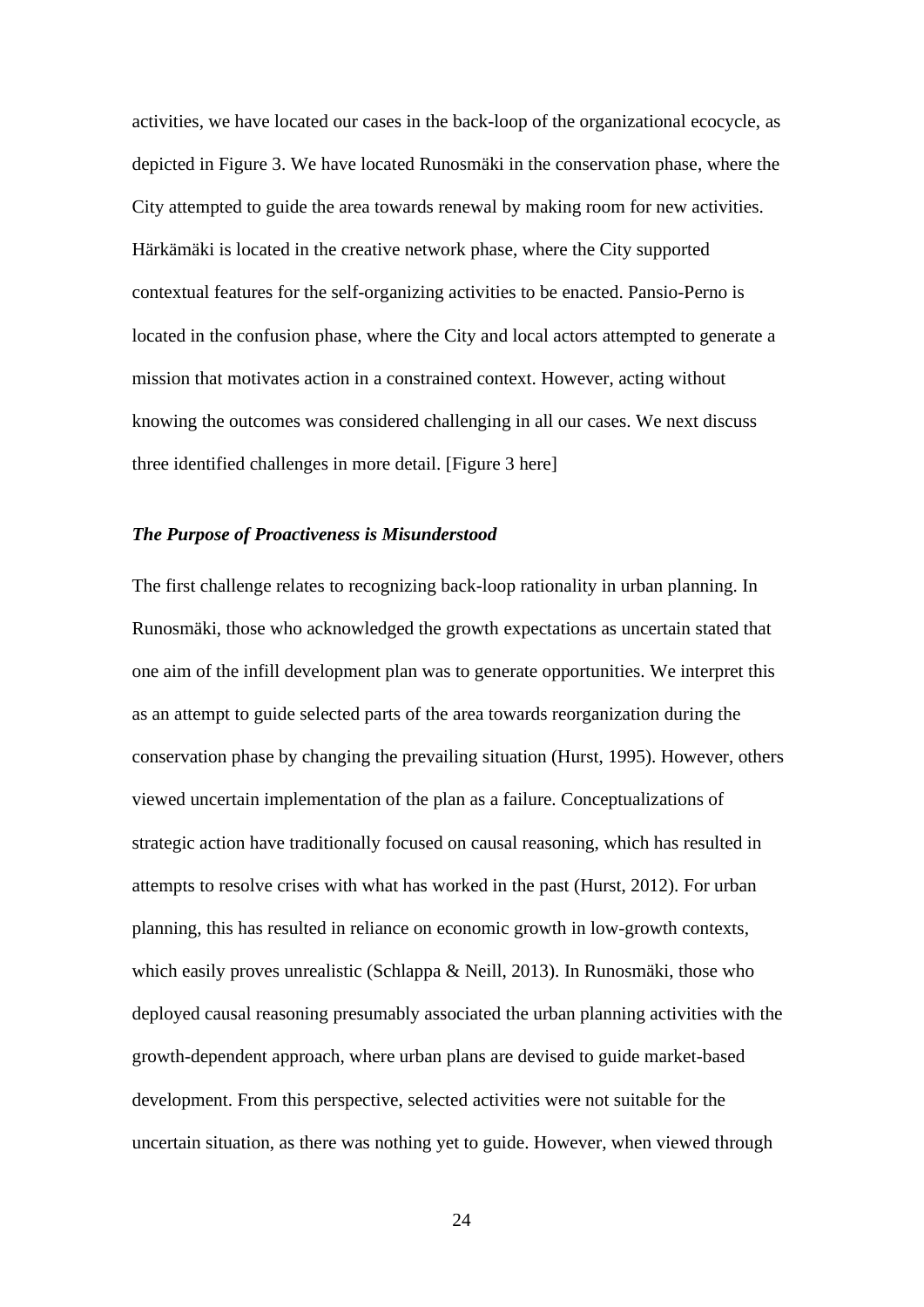back-loop rationality, the purpose was to initiate change and see what would follow.

One reason for not considering urban planning as co-evolutionary in Runosmäki was presumably that the community center represented an investment for the City, and infill development was viewed as a means to finance it. When utilizing public land development, cities often face the two hats dilemma: whether to maximize project capacities to advance societally desirable development, or earn returns from their land development practices (van der Krabben & Jacobs, 2013). To balance these needs, urban development projects are often combined as packages, where some projects are used to finance others, leading to linear programming of development (Savini et al., 2014). The inability to predict future demand for development has turned actors' attention to initiatives that are not based on interlinked economic arrangements, such as self-developed housing, temporary urban uses, and an overall focus on qualitative spatial features (Savini et al., 2014). We thereby suggest that co-evolutionary urban planning in low-growth areas would require appreciating urban development projects based on their capacity to produce immediate, qualitative values and generate unforeseen opportunities, separated from their capacity to generate revenues.

#### *Resources needed for proactiveness are limited*

The second challenge relates to the limited capabilities of local actors to take action in a constrained context. In Härkämäki, urban planners recognized the need to support contextual features, where self-organizing urban development takes place (see De Roo, 2012). This activity is relevant in the context of limited economic growth, where urban development will most likely focus on maintaining the existing built environment, and be increasingly dependent on property owners, residents and communities (Janssen-Jansen et al., 2012). Yet existing skills might not match the requirements of the changed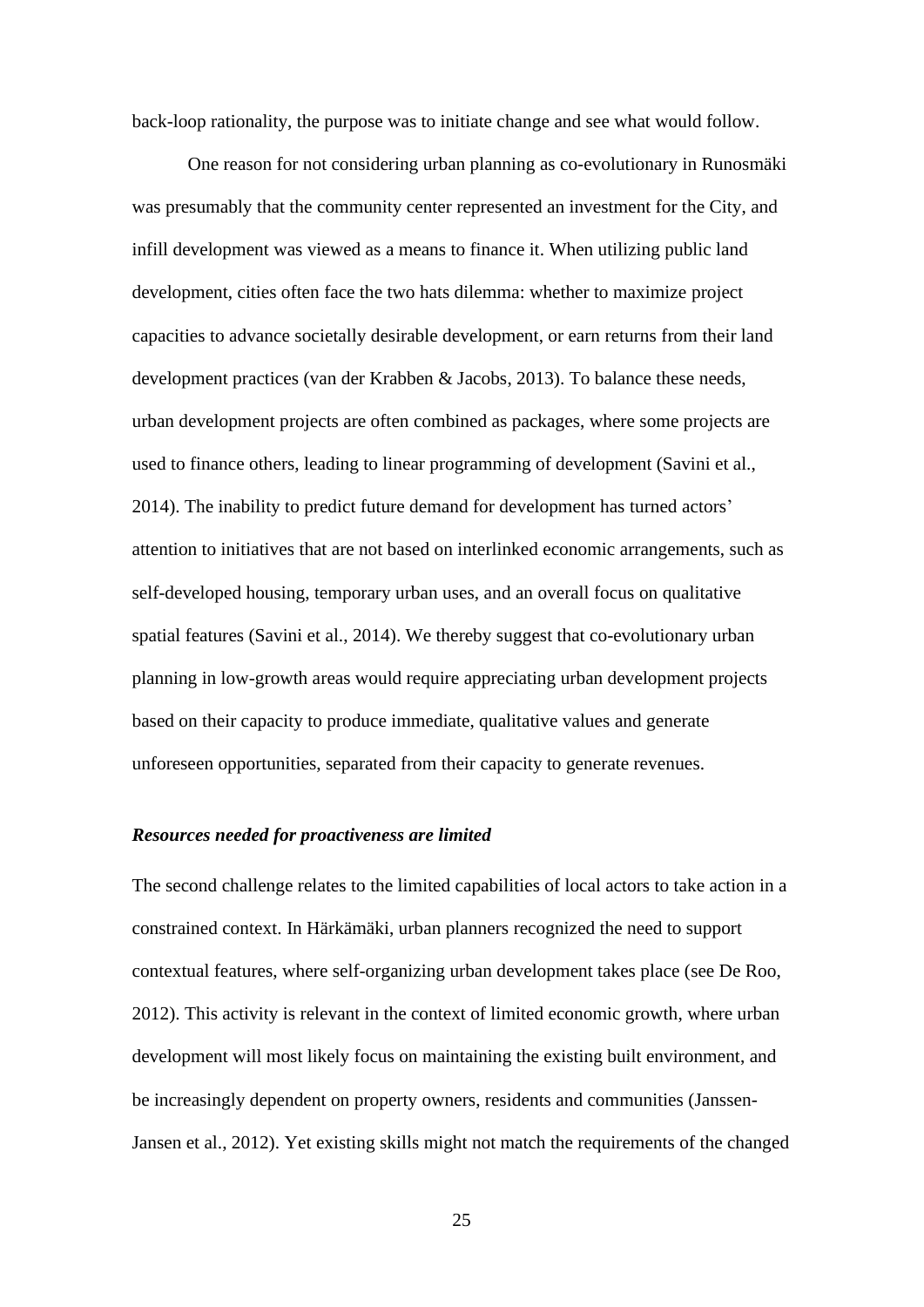situation (Hurst & Zimmerman, 1994). Local actors, such as private housing companies in Finnish suburbs, might have limited financial and professional capabilities to act as property developers (Puustinen & Viitanen, 2015), let alone plan for long-term area development. Furthermore, while the new task of urban planning in low-growth contexts could be to support urban development that stems from the activities of local communities (Rydin, 2013; Schlappa & Neill, 2013), it might be challenging to recognize. As Janssen-Jansen et al. (2012) discuss in the context of the Netherlands, strategic urban planning has paid scant attention to developing existing built environment. In Finland, mainstream urban planning mostly considers urban development in terms of formal land-use planning projects, and seldom deals with urban change that stems from the everyday life of urban neighborhoods (Wallin, 2019). Selforganizing urban development calls for planning approaches that follow and support these activities on their own terms (Boonstra & Boelens, 2011; Boelens & Coppens, 2015). One approach could be to nurture supportive structures for everyday life in urban neighborhoods, which in the long run may create prerequisites for urban development activities (Wallin, 2019). We suggest that recognizing low-growth contexts as coevolutionary could help in developing urban planning in this direction.

# *Constrained Situation Produces Fear of Proactiveness*

The third challenge is to accept urban planning as an activity with uncertain outcomes. In Pansio-Perno, the City innovated urban development in cooperation with local organizations and residents. We interpret this as an attempt to create a shared vision which motivates action in a constrained context (Hurst, 1995; Schlappa & Neill, 2013). However, future uncertainty might produce 'fear of foresight', that is, unwillingness to take action when expectations may not actualize (e Cunha et al., 2006). Regarding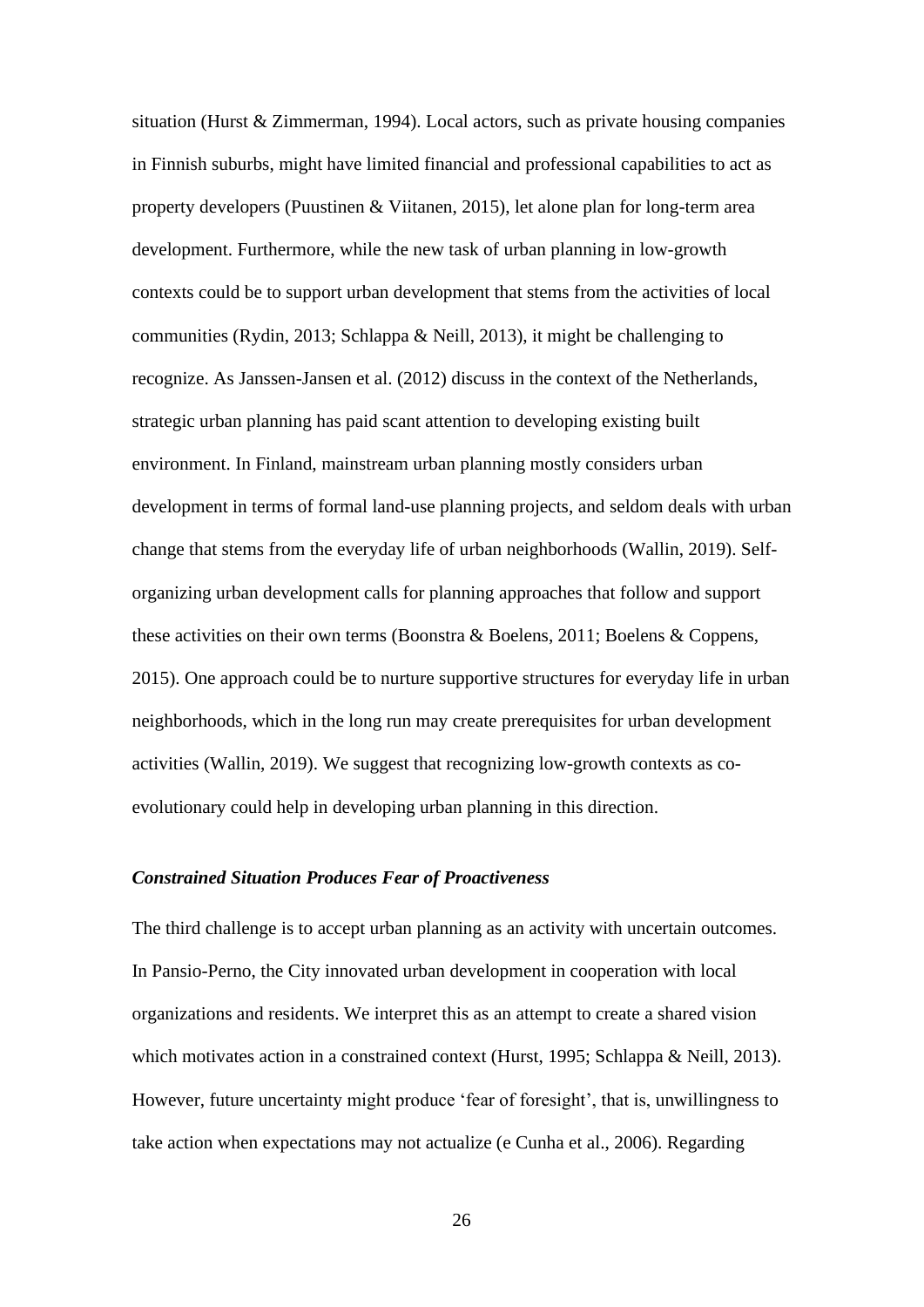urban planning, perceived contextual constraints may prevent seeking out opportunities and result in inaction (Forester, 2016). This challenge was visible in Pansio-Perno, where the development activities were considered modest and their capacity to initiate positive change was doubted. However, when the future is uncertain, the purpose of proactive action is learning what to do next, rather than reaching predefined goals (Hurst, 1995). This implies not considering unrealized outcomes of urban development as a failure but an outcome of co-evolution (Kosunen & Hirvonen-Kantola, 2020).

One major challenge is that urban planning often has high societal impacts and is expected to be reliable and efficient (Bertolini, 2010; Majoor, 2015). In Pansio-Perno, long-term goals had to be articulated to justify the development activities, even though they were intended as open-ended. Recognizing tolerance for error in different planning situations could help overcome this challenge. As Crossan and Hurst (2006) discuss, while all explorative action produces error, defining acceptable levels thereof could help in assessing the associated risks. In low-growth areas, large investments in interlinked projects could carry an intolerable degree of error (Janssen-Jansen et al., 2012), whereas, in supporting independent development initiatives, various outcomes could be welcomed (Boelens & Coppens, 2015). In addition, external expectations partially define tolerance for error (Crossan & Hurst, 2006). In urban planning, the expectations of planning participants could be managed (see Hartmann, 2012) by explicitly communicating that urban planning goals should not be understood narrowly in terms of conformity, but also as devices to generate collective action (Beunen et al., 2016).

# **Conclusions**

In low-growth areas, planning for future growth is considered an inappropriate approach. Our research shows that while planning for *future growth* may be irrational,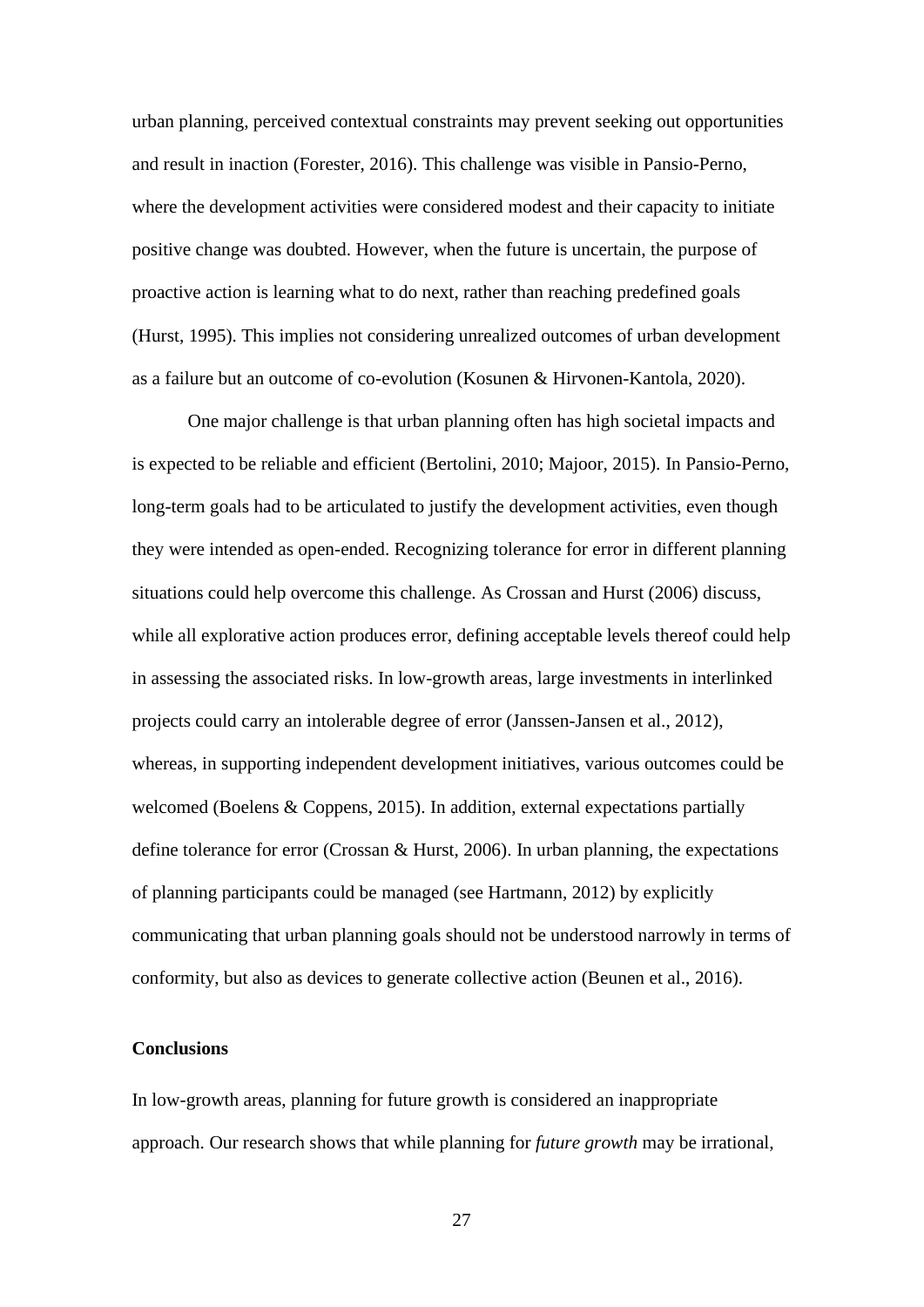planning for *the future* was not. We conclude that applying back-loop rationality to urban planning could enhance its capacities to operate in low-growth contexts. However, we do not claim that urban development would deterministically follow the ecocycle or that urban planning activities would be contingent on objective reality. Context-dependent planning approaches are selected based on intersubjective perceptions, and urgent matters may require selecting actions that produce predefined outcomes in uncertain contexts (Zuidema, 2016). The rationalities are likely to blend in practice and be employed in parallel, as selecting just one urban planning approach might reduce the capacity to cope with changes (Majoor, 2015). Nevertheless, we propose the ecocycle as a heuristic to identify planning activities for low-growth areas with contextual differences, to be used in urban planning that acknowledges objective, intersubjective and dynamic realities (see De Roo, 2012).

Our research extends the discussion on co-evolutionary urban planning to lowgrowth contexts, by developing the idea presented by Schlappa and Neill (2013) that urban development could be generated gradually in an evolutionary process. Our theoretical contribution is to connect co-evolutionary planning to the rational action needed in the back-loop of the organizational ecocycle, and identify three activities and challenges for proactive co-evolutionary planning in low-growth contexts. We believe our results have practical relevance, too, as they help identify urban planning activities for different contexts. As a methodological contribution, we present the four territories of experience approach as a way to recognize co-evolutionary planning as actions.

Future research could investigate how the three challenges might be resolved. The generalizability of our results is limited by their derivation from a single city, operating in the context of a Finnish plan-led spatial planning system and public land development practice. Research on different planning systems and cultures could reveal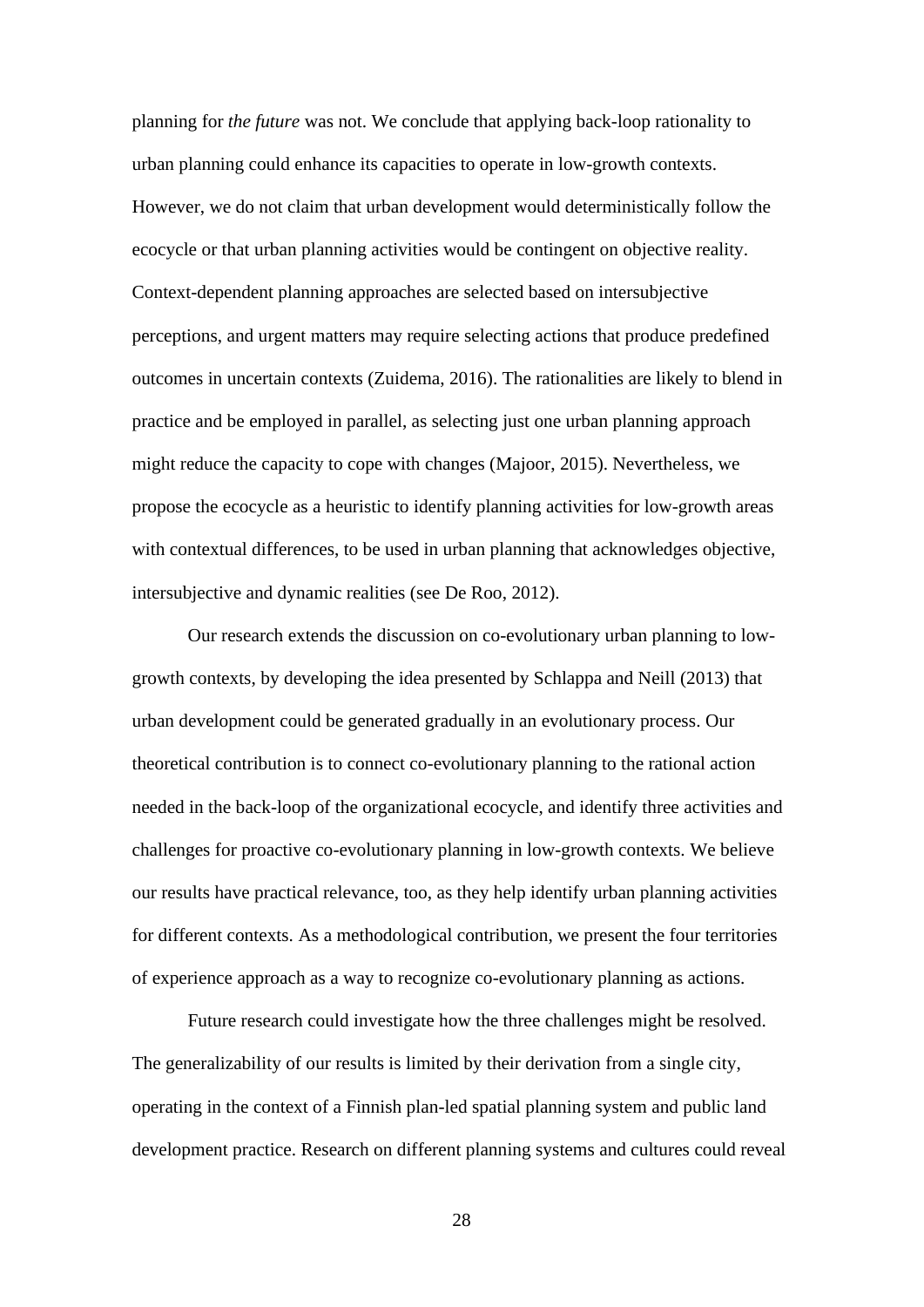new insights on co-evolutionary planning in low-growth contexts. A further limitation is that our empirical material focuses on the experiences of planners over a relatively short period of time. Longitudinal research could deliver further insights on co-evolutionary urban planning that aims to develop future contexts.

#### **Acknowledgements**

We thank the interviewees for enabling this research. We are also grateful to the journal editors Jill Grant, Heather Campbell and Mark Scott, and to the two anonymous reviewers for their constructive and insightful comments. We thank Alex Frost for proofreading the article.

#### **Disclosure statement**

No potential conflict of interest was reported by the authors.

# **Funding**

The lead author has received funding from the Turku Urban Research Programme.

#### **Biographical notes**

**Hanna Kosunen** is a PhD student at the Oulu School of Architecture, University of Oulu. Her PhD research project investigates urban planning approaches for low-growth areas. She has been involved in various research projects conducted in cooperation with cities, dealing with integrative urban development, urban regeneration, and energy transition.

**Irina Atkova** received her D.Sc. (2018) from Oulu Business School, University of Oulu. Her dissertation explains how entrepreneurs create business models to capture opportunities. She has been involved in several research projects, dealing with the development of the Arctic and Barents region, as well as with Finnish software companies as drivers of the digital economy.

**Sari Hirvonen-Kantola** is a Postdoctoral Researcher at the Oulu School of Architecture, University of Oulu. In her PhD dissertation (2013), she identified five types of integrative landuse planning work, labeled to diverse markets. Subsequently, she has worked with smart cities and municipalities to detect and develop integrative urban design and planning management practices, from the perspective of collaboration in sustainable land-use planning, and business and innovation development.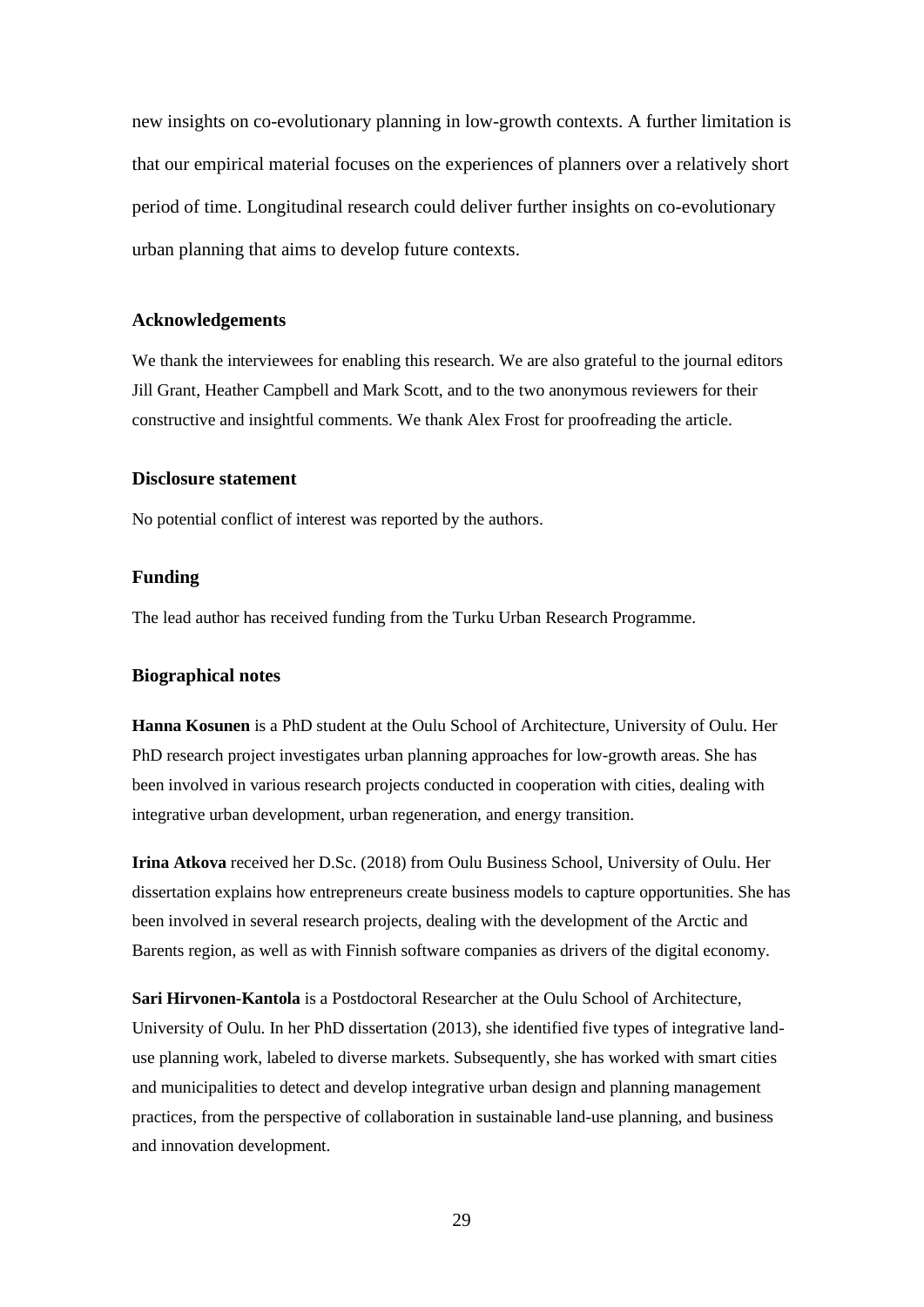# **References**

Allmendinger, P. (2002). *Planning theory*. Palgrave.

- Bertolini, L. (2007). Evolutionary urban transportation planning: An exploration. *Environment and Planning A*, *39*(8), 1998–2019.
- Bertolini, L. (2010). Coping with the irreducible uncertainties of planning: An evolutionary approach. In P. Healey & J. Hillier (Eds.), *The Ashgate research companion to planning theory: Conceptual challenges for spatial planning* (pp. 413–424). Ashgate.
- Beunen, R., Duineveld, M., & Van Assche, K. (2016). Evolutionary governance theory and the adaptive capacity of the Dutch planning system. In G. De Roo & L. Boelens (Eds.), *Spatial planning in a complex unpredictable world of change: Towards a proactive co-evolutionary type of planning within the Eurodelta* (pp. 98–117). InPlanning.
- Boelens, L., & De Roo, G. (2016). Planning of undefined becoming: First encounters of planners beyond the plan. *Planning Theory*, *15*(1), 42–67.
- Boelens, L., & Coppens, T. (2015). Actor-relational planning in deprived areas: Challenges and opportunities in Luchtbal Antwerpen, Belgium. *Planning Practice & Research*, *30*(4), 410–423.
- Boonstra, B., & Boelens, L. (2011). Self-organization in urban development: Towards a new perspective on spatial planning. *Urban Research & Practice*, *4*(2), 99–122.
- Campbell, H. (2012). Planning to change the world: Between knowledge and action lies synthesis. *Journal of Planning Education and Research*, *32*(2), 135–146.
- City of Turku. (2010). *Kaupungin maanomistus* [*City's land-ownership*]*.* City of Turku, Urban Environment Division.

https://www.turku.fi/sites/default/files/atoms/files//2\_9\_kaupungin\_maanomistu s.pdf

- City of Turku. (2015). *Runosmäen yleissuunnitelma: Yleiskaavan 2029 osaselvitys*  [*Runosmäki general plan: Appendix for Master plan 2029*]. Unpublished planning document. City of Turku, Urban Environment Division.
- City of Turku. (2016). *Runosmäen monitoimitalo: Tarveselvitys* [*Runosmäki community center: Needs assessment*]*.* City of Turku. http://ah.turku.fi/kh/2017/0424010x/Images/1487562.pdf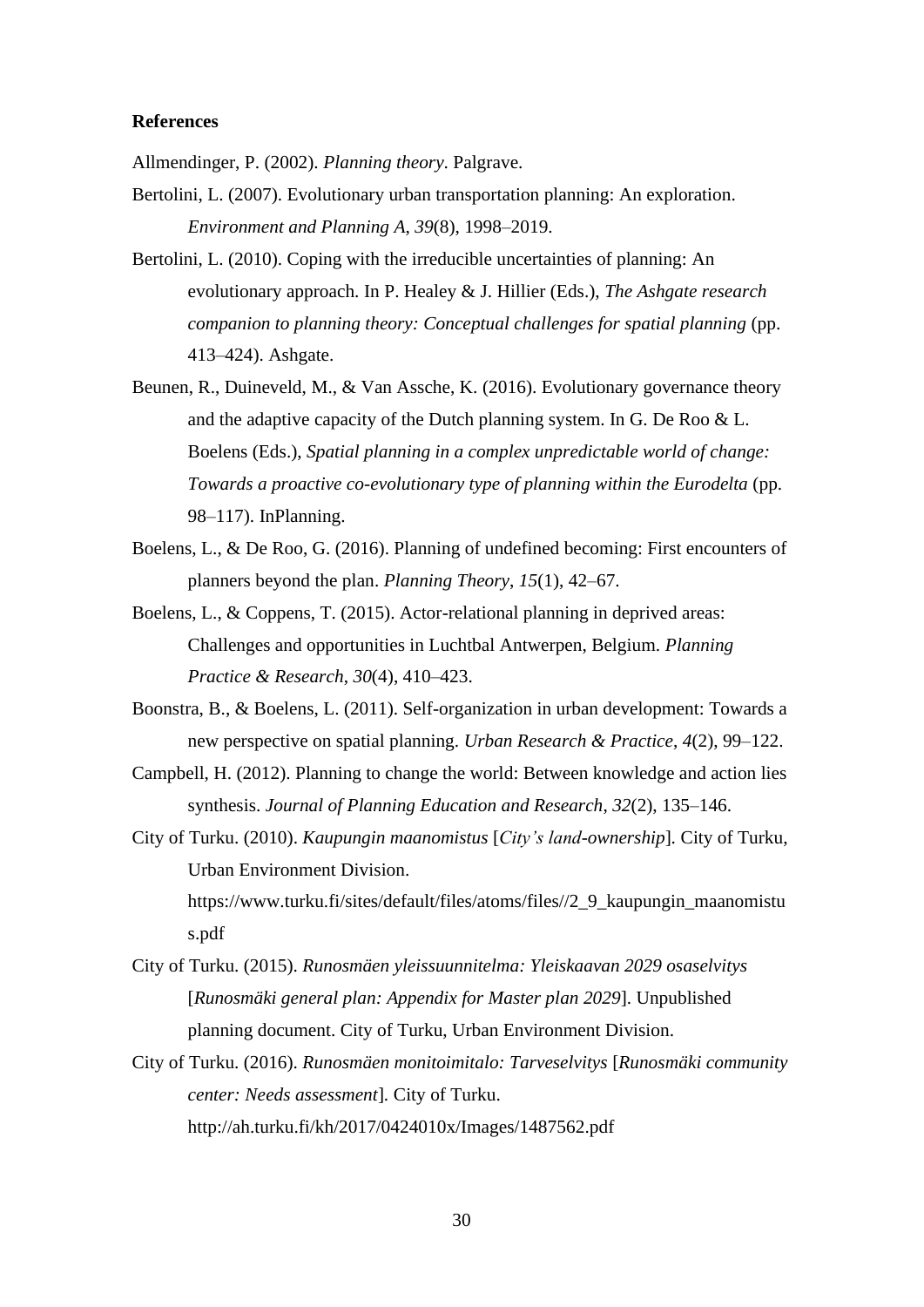- City of Turku. (2018a). *Yleiskaava 2029, Kaavaselostus (Luonnos)* [*Master plan 2029, Plan commentary (Draft)*]. City of Turku, Urban Environment Division. https://www.turku.fi/sites/default/files/atoms/files//yleiskaava\_2029\_luonnos\_se lostus\_24.8.2018\_paiv\_9.11.2018.pdf
- City of Turku. (2018b). *Yleiskaava 2029, Kartta 2/8, Asuminen (Luonnos)* [*Master plan 2029, Map 2/8, Housing (Draft)*]. City of Turku, Urban Environment Division. https://www.turku.fi/sites/default/files/atoms/files//yleiskaava\_2029\_kartta\_2\_- \_asuminen\_muutettu\_25.9.18\_kylk\_ss\_387.pdf
- e Cunha, M. P., Palma, P., & da Costa, N. G. (2006). Fear of foresight: Knowledge and ignorance in organizational foresight. *Futures*, *38*(8), 942–955.
- Crossan, M. M., & Hurst, D. K. (2006). Strategic renewal as improvisation: Reconciling the tension between exploration and exploitation. In J. A. C. Baum, S. D. Dobrev & A. Van Witteloostuijn (Eds.), *Ecology and Strategy: Vol. 23. Advances in Strategic Management* (pp. 273–298). Emerald.
- Davoudi, S. (2012). Resilience: A bridging concept or a dead end? *Planning Theory and Practice*, *13*(2), 299–307.
- De Roo, G. (2012). Spatial planning, complexity and a world 'out of equilibrium': Outline of a non-linear approach to planning. In G. De Roo, J. Hillier & J. van Wezemael (Eds.), *Complexity and planning: Systems, assemblages and simulations* (pp. 129–165). Ashgate.
- De Roo, G., & Boelens, L. (Eds.). (2016). *Spatial planning in a complex unpredictable world of change: Towards a proactive co-evolutionary type of planning within the Eurodelta*. InPlanning.
- Ferreira, A., Ribeiro-Santos, J., & Breda-Vázquez, I. (2020). Transcending dilemmas in urban policy-making: Envisioning versus adapting, growing versus stabilizing. *Planning Theory and Practice*, *21*(1), 76–93.
- Flyvbjerg, B. (2011). Case study. In N. K. Denzin & Y. S. Lincoln (Eds.), *The Sage handbook of qualitative research* (4th ed., pp. 301–316). Sage.
- Forester, J. (2016). Daunting or inviting: "Context" as your working theory of practice [Editorial]. *Planning Theory and Practice*, *17*(2), 169–172.
- Gerrits, L., & Teisman, G. (2012). Coevolutionary planning processes. In G. De Roo, J. Hillier & J. van Wezemael (Eds.), *Complexity and planning: Systems, assemblages and simulations* (pp. 199–219). Ashgate.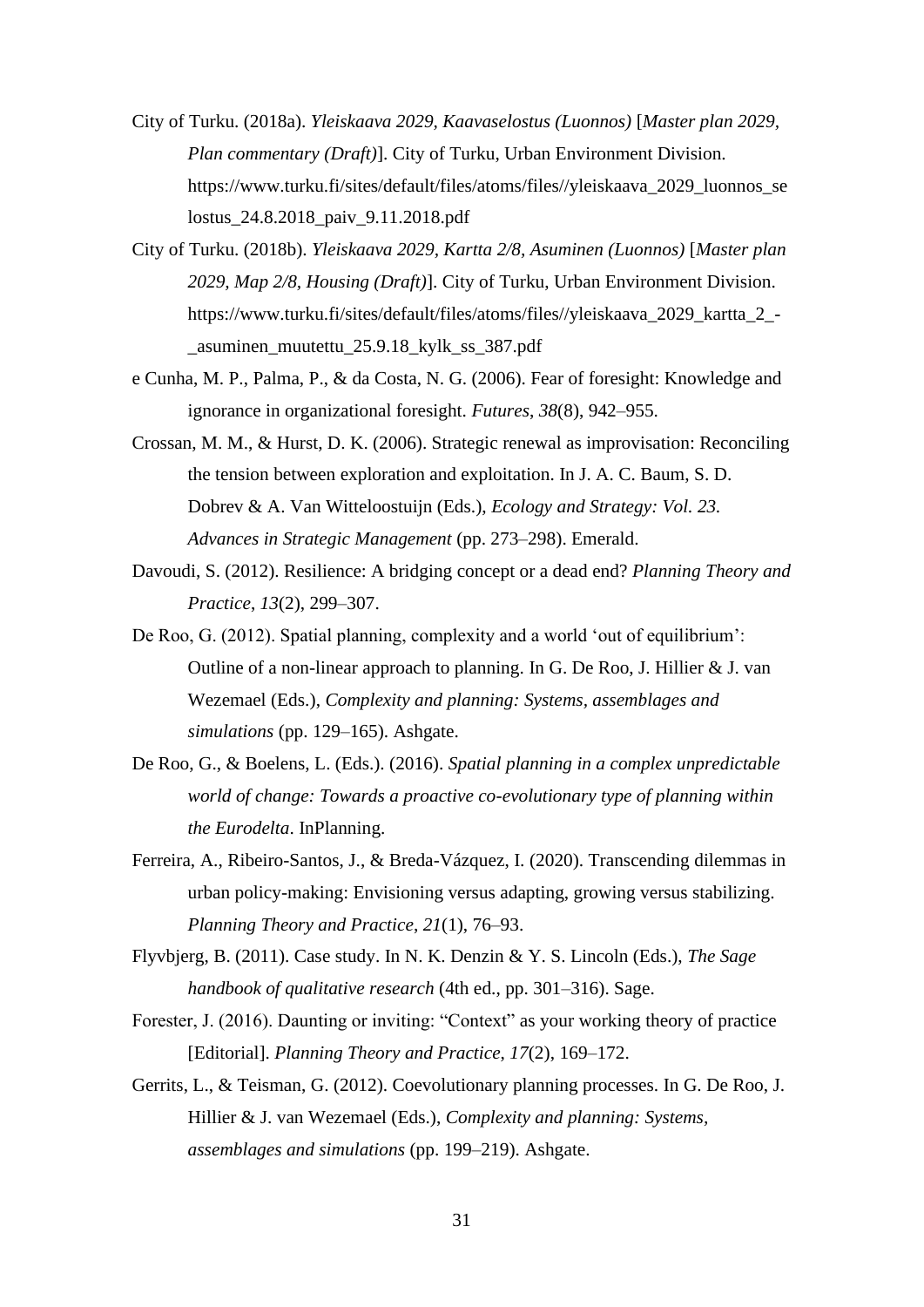- Gunderson, L. H., & Holling, C. S. (2002). *Panarchy: Understanding transformations in human and natural systems*. Island Press.
- Hartmann, T. (2012). Wicked problems and clumsy solutions: Planning as expectation management. *Planning Theory*, *11*(3), 242–256.
- Hurst, D. K. (2012). *The new ecology of leadership: Business mastery in a chaotic world*. Columbia University Press.
- Hurst, D. K. (1995). *Crisis and renewal: Meeting the challenge of organizational change*. Harvard Business School Press.
- Hurst, D. K., & Zimmerman, B. J. (1994). From life cycle to ecocycle: A new perspective on the growth, maturity, destruction, and renewal of complex systems. *Journal of Management Inquiry*, *3*(4), 339–354.
- Janssen-Jansen, L. B., Lloyd, G., Peel, D., & van der Krabben, E. (2012). *Planning in an environment without growth* (Invited essay for the Raad voor de leefomgeving en infrastructuur (Rli), the Netherlands). Raad voor de leefomgeving en infrastructuur. https://pure.uva.nl/ws/files/1862980/117305\_essay\_rli\_planning\_in\_an\_environ ment\_without\_growth.pdf
- Kosunen, H., & Hirvonen-Kantola, S. (2020). Fatalism in co-evolutionary urban planning: Experiences from infill planning in Finland. *Planning Practice & Research*, *35*(3), 251–266.
- Lehtonen, H., Männistö, I., Oförsagd, M., & Åland, J. (2010). *Härkämäki: Tulevaisuuden lähiö jo huomenna* (Yhteisöhanke 10. Loppuraportti 15.11.2010) [*Härkämäki: Future suburb already tomorrow* (Community project 10. Final report 15.11.2010)]. Härkämäkiseura r.y. https://docplayer.fi/38174742- Harkamaki-tulevaisuuden-lahio-jo-huomenna.html
- Majoor, S. (2015). Resilient practices: A paradox-oriented approach for large-scale development projects. *Town Planning Review*, *86*(3), 257–277.
- Merriam-Webster. (2020, June 27). *Proactive*. Merriam-Webster. https://www.merriamwebster.com/dictionary/proactive
- Mälkki, M., Norvasuo, M., & Hirvonen, J. (2016). Olosuhteita ja hyödynnettäviä voimavaroja: Pyöreän pöydän malli Pansio-Pernon kehittämisessä [Circumstances and utilizable resources: Round table model in Pansio-Perno's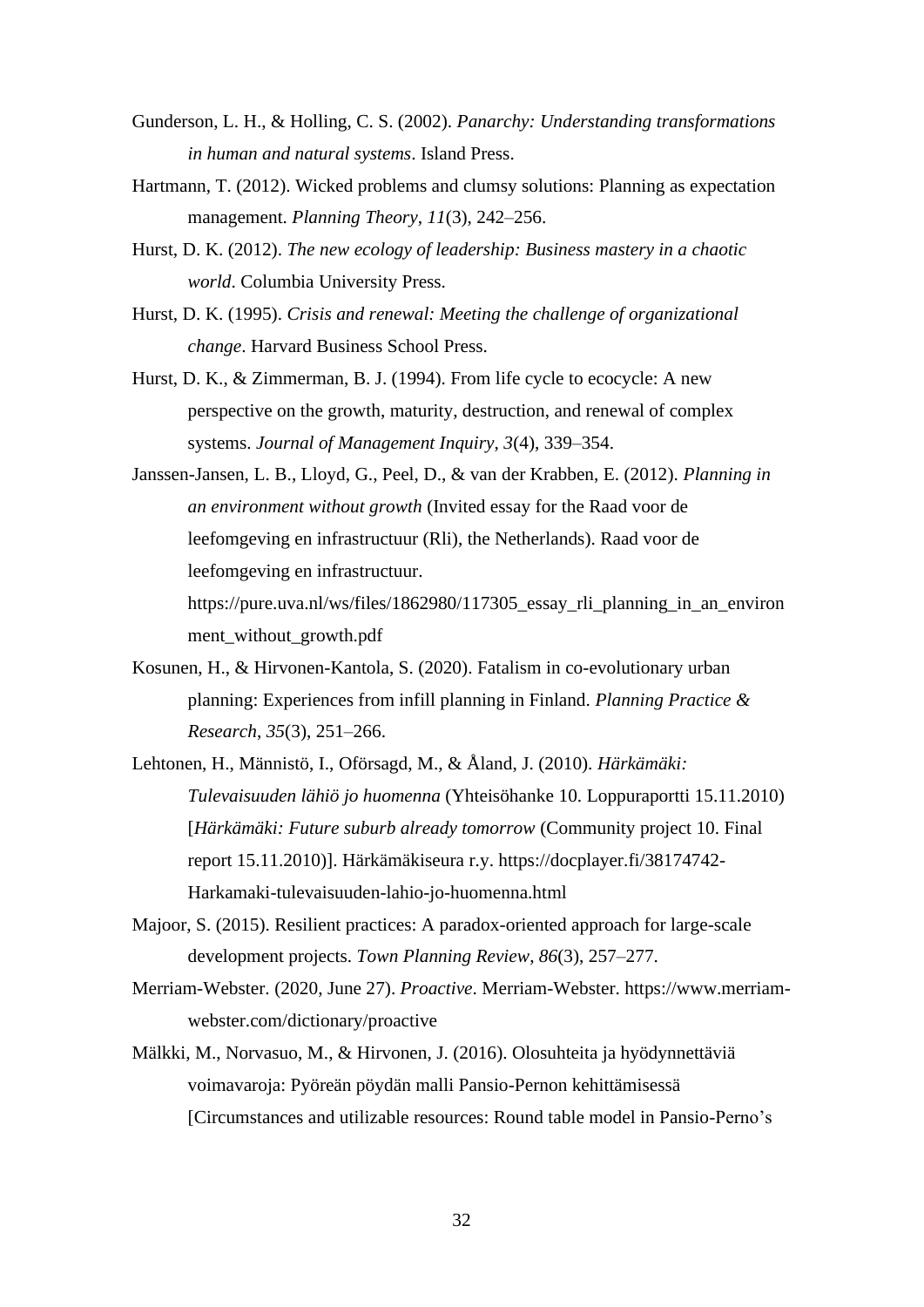development]. In M. Norvasuo (ed.), *Lähiö ja kaupunki: Asuinalueen rajat muutoksessa* (Aalto TT 3/2016, pp. 61–99). Aalto University.

- Partanen, J. (2018). *'Don't fix it if it ain't broke': Encounters with planning for complex self-organizing cities* [Doctoral dissertation, Tampere University of Technology]. Tampere University Open Institutional Repository. http://urn.fi/URN:ISBN:978-952-15-4073-8
- Puustinen, T., & Viitanen, K. (2015). Infill development on collectively owned residential properties: Understanding the decision-making process – Case studies in Helsinki. *Housing, Theory and Society*, *32*(4), 472–498.
- Rydin, Y. (2013). *The future of planning: Beyond growth dependence.* Policy press.
- Savini, F., Salet, W., & Majoor, S. (2014). Dilemmas of planning: Intervention, regulation, and investment. *Planning Theory*, *14*(3), 296–315.
- Schlappa, H. (2016). If not growth what then? Re-thinking the strategy process for shrinking cities. In W. J. V. Neill & H. Schlappa (Eds.), *Future Directions for the European Shrinking City* (pp. 180–191). Taylor & Francis.
- Schlappa, H., & Neill, W. J. V. (2013). From crisis to choice: Re-imagining the future in shrinking cities. URBACT. https://urbact.eu/sites/default/files/import/general\_library/19765\_Urbact\_WS1\_ SHRINKING\_low\_FINAL.pdf
- Stake, R. E. (2005). Qualitative case studies. In N. K. Denzin & Y. S. Lincoln (Eds.), *The Sage handbook of qualitative research* (3rd ed., pp. 443–466). Sage.
- Torbert, B., & Associates. (2004). *Action inquiry: The secret of timely and transforming leadership*. Berrett-Koehler.
- Torbert, W. R., & Taylor, S. S. (2008). Action inquiry: Interweaving multiple qualities of attention for timely action. In P. Reason & H. Bradbury (Eds.), *The Sage handbook of action research: Participative inquiry and practice* (2nd ed., pp. 238–251). Sage.
- Torbert, W. R. (1999). The distinctive questions that Developmental Action Inquiry asks. *Management Learning*, *30*(2), 189–206.
- Valtonen, E., Falkenbach, H., & van der Krabben, E. (2017). Risk management in public land development projects: Comparative case study in Finland, and the Netherlands. *Land Use Policy*, *62*(1), 246–257.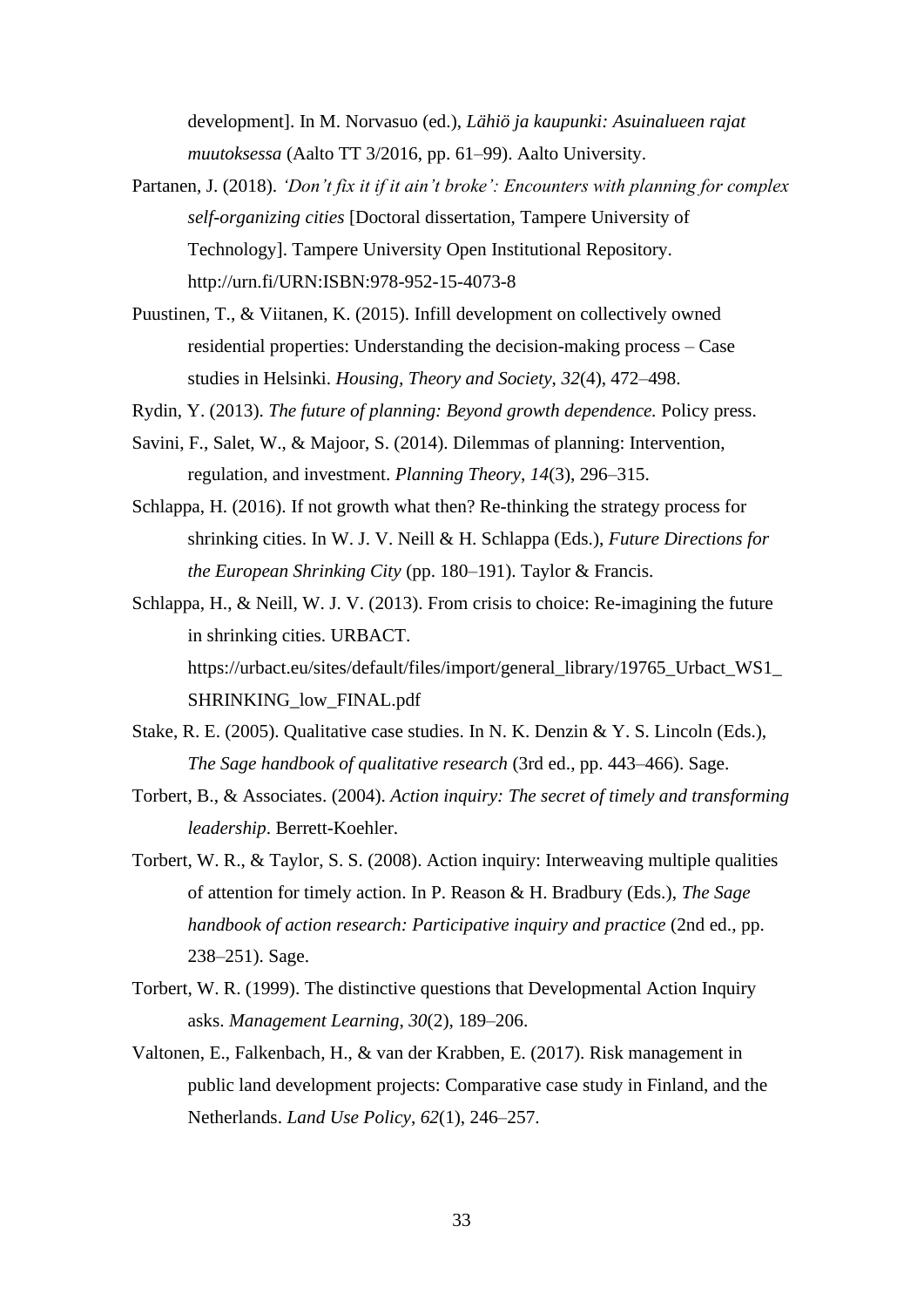- van der Krabben, E., & Jacobs, H. M. (2013). Public land development as a strategic tool for redevelopment: Reflections on the Dutch experience. *Land Use Policy*, *30*(1), 774–783.
- Van Assche, K., Beunen, R., & Duineveld, M. (2017). Co-evolutionary planning theory: Evolutionary governance theory and its relatives. In M. Gunder, A. Madanipour & V. Watson (Eds.), *The Routledge handbook of planning theory* (pp. 221–234). Routledge.
- Walker, B. H., & Salt, D. (2006). *Resilience thinking: Sustaining ecosystems and people in a changing world*. Island Press.
- Wallin, S. (2019). *Managing urban complexity: Participatory planning, selforganization and co-production of urban space* [Doctoral dissertation, Aalto University]. Aaltodoc Publication Archive. http://urn.fi/URN:ISBN:978-952-60- 8702-3
- Yin, R. K. (2014). *Case study research: Design and methods* (5th ed.). Sage.
- Zuidema, C. (2016). *Decentralization in environmental governance: A post-contingency approach*. Routledge.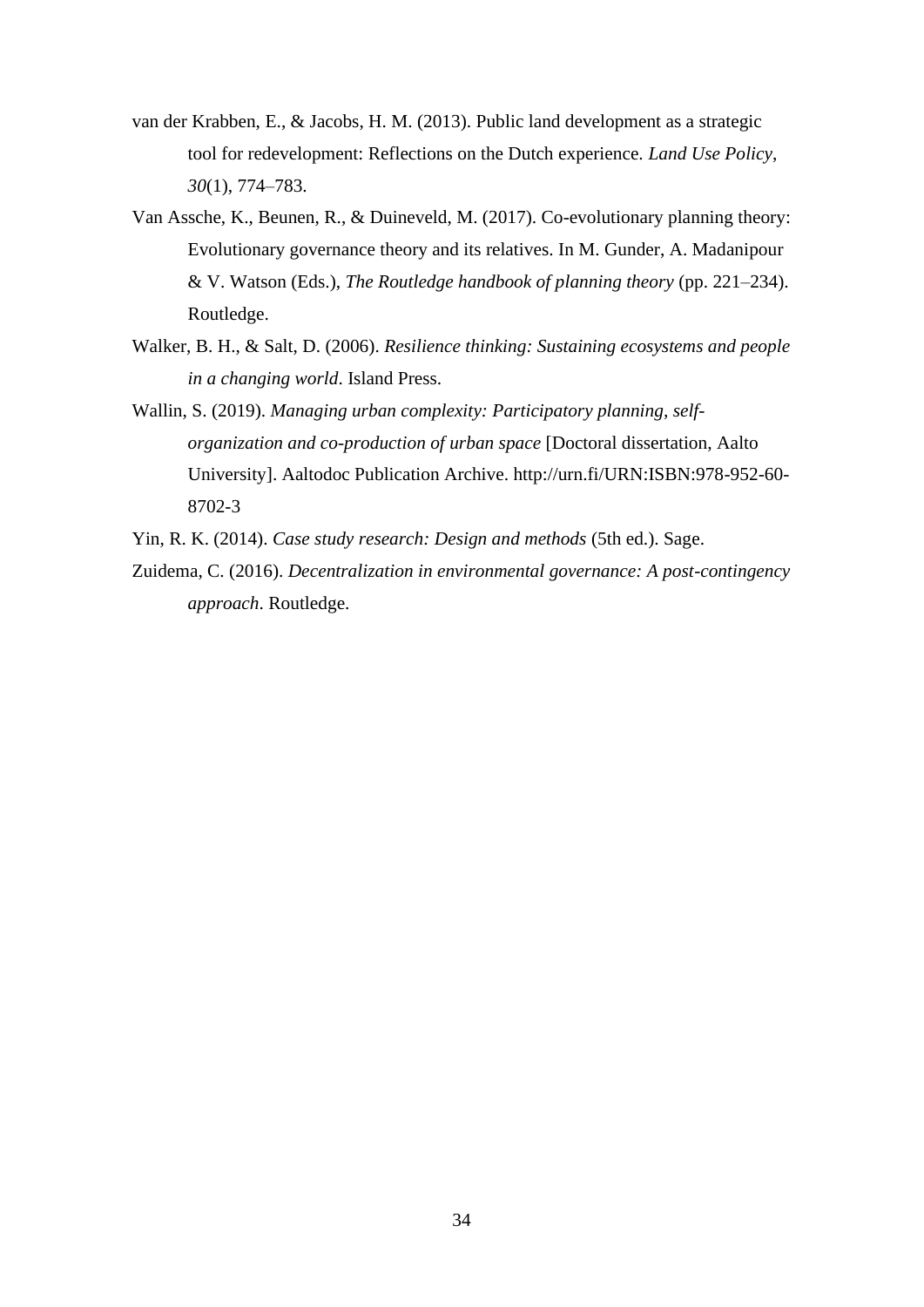# **Figures**



Figure 1. Organizational ecocycle. (Adapted and reprinted with permission from Harvard Business Publishing. From "Crisis & Renewal: Meeting the Challenge of Organizational Change" by David K. Hurst. Harvard Business Review Press, 1995. Copyright 1995, 2002 by David K. Hurst; all rights reserved.)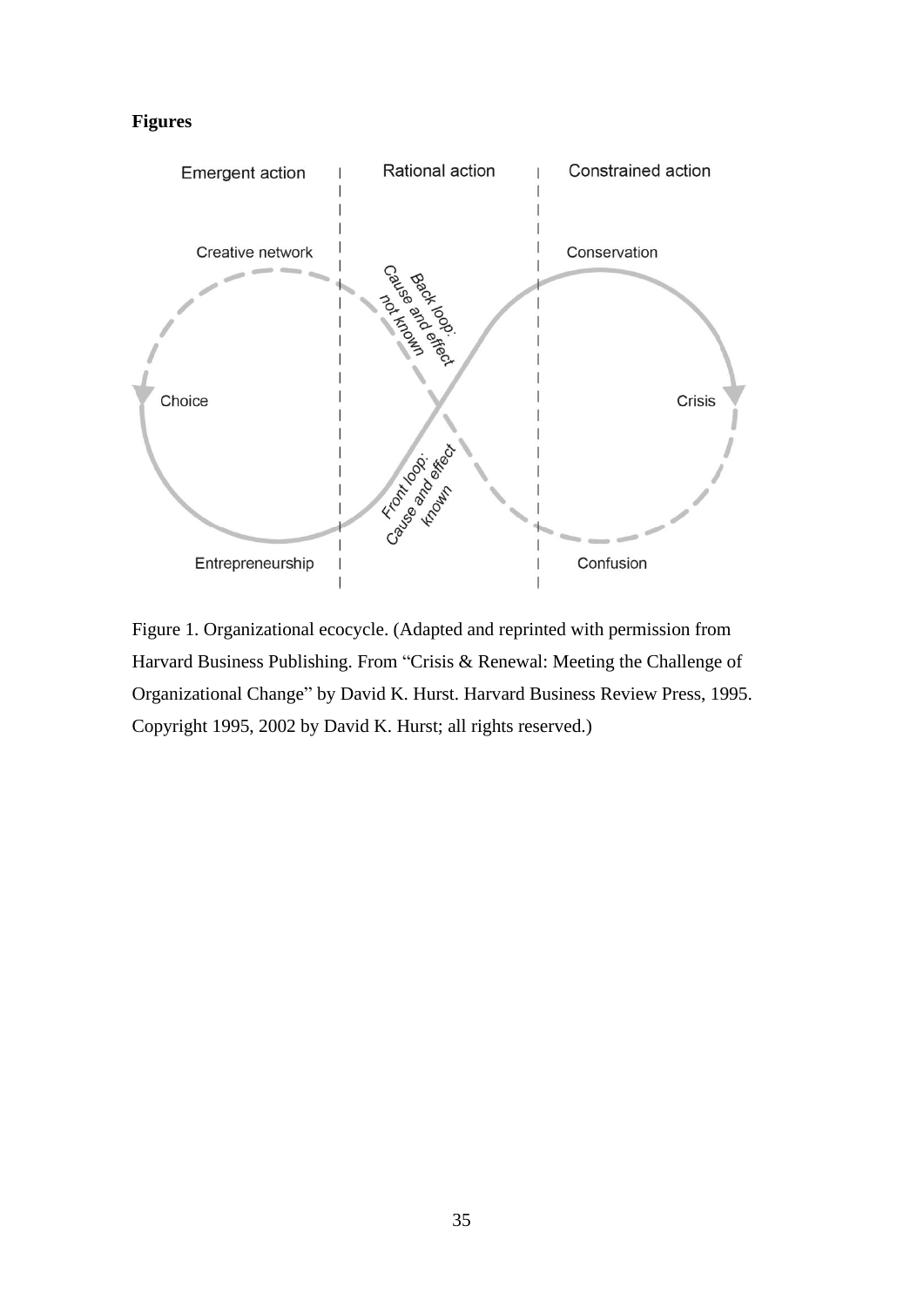

Figure 2. Case study areas in relation to master plan objectives. (Adapted and reprinted with permission from City of Turku. Adapted from "Yleiskaava 2029, Kartta 2/8, Asuminen [Master plan 2029, Map 2/8, Housing]" by City of Turku, Urban Environment Division, 2018, https://www.turku.fi/sites/default/files/atoms/files//yleiskaava\_2029\_ kartta\_2\_- \_asuminen\_muutettu\_25.9.18\_kylk\_ss\_387.pdf. Copyright 2020 by Turun

Kaupunkiympäristötoimiala.)